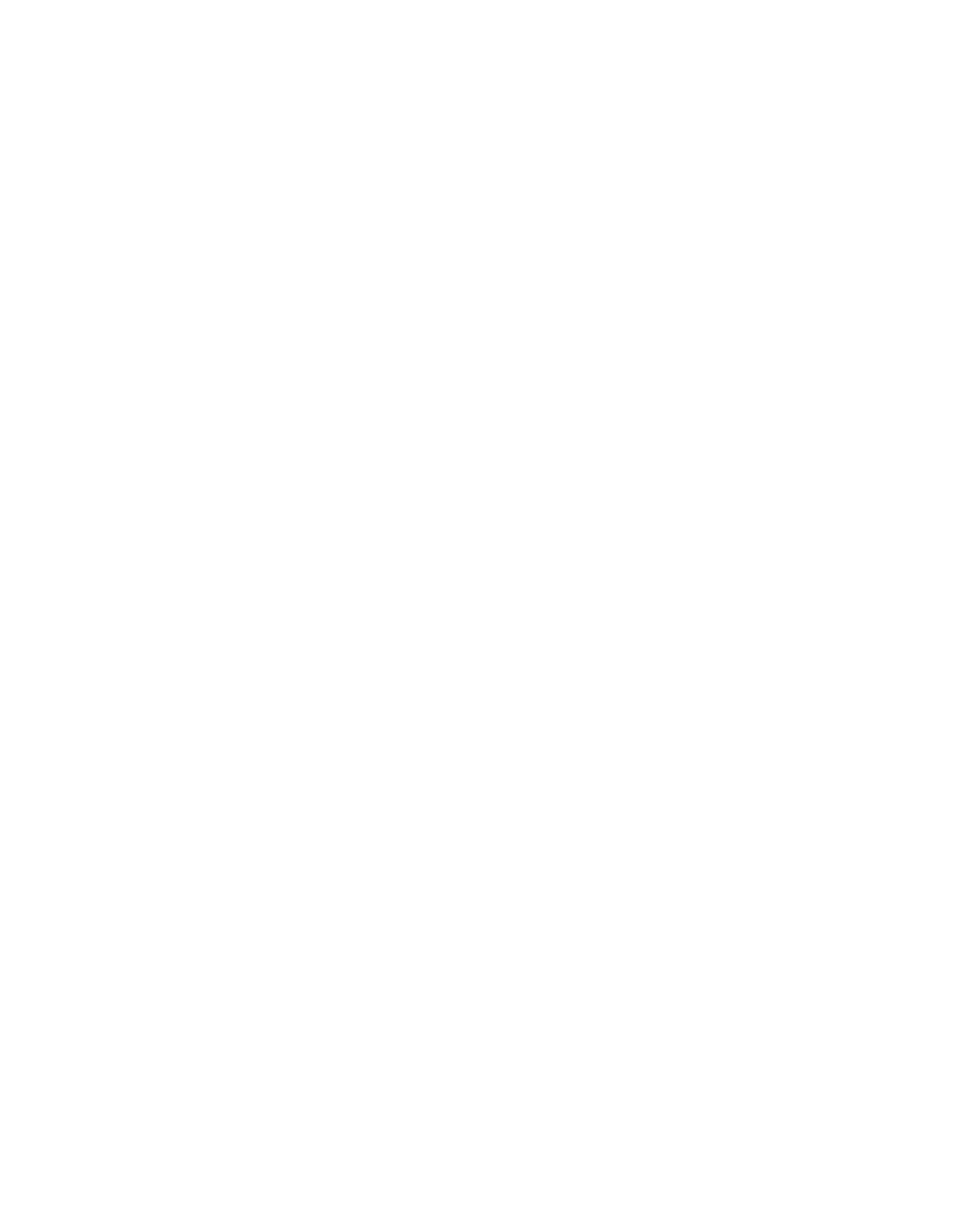## **TABLE OF CONTENTS**

| FREQUENTLY ASKED QUESTIONS ABOUT HIPP  21                     |
|---------------------------------------------------------------|
| <b>APPENDIX 1: GMS PATIENT PROFILE REGISTRATION GUIDE  28</b> |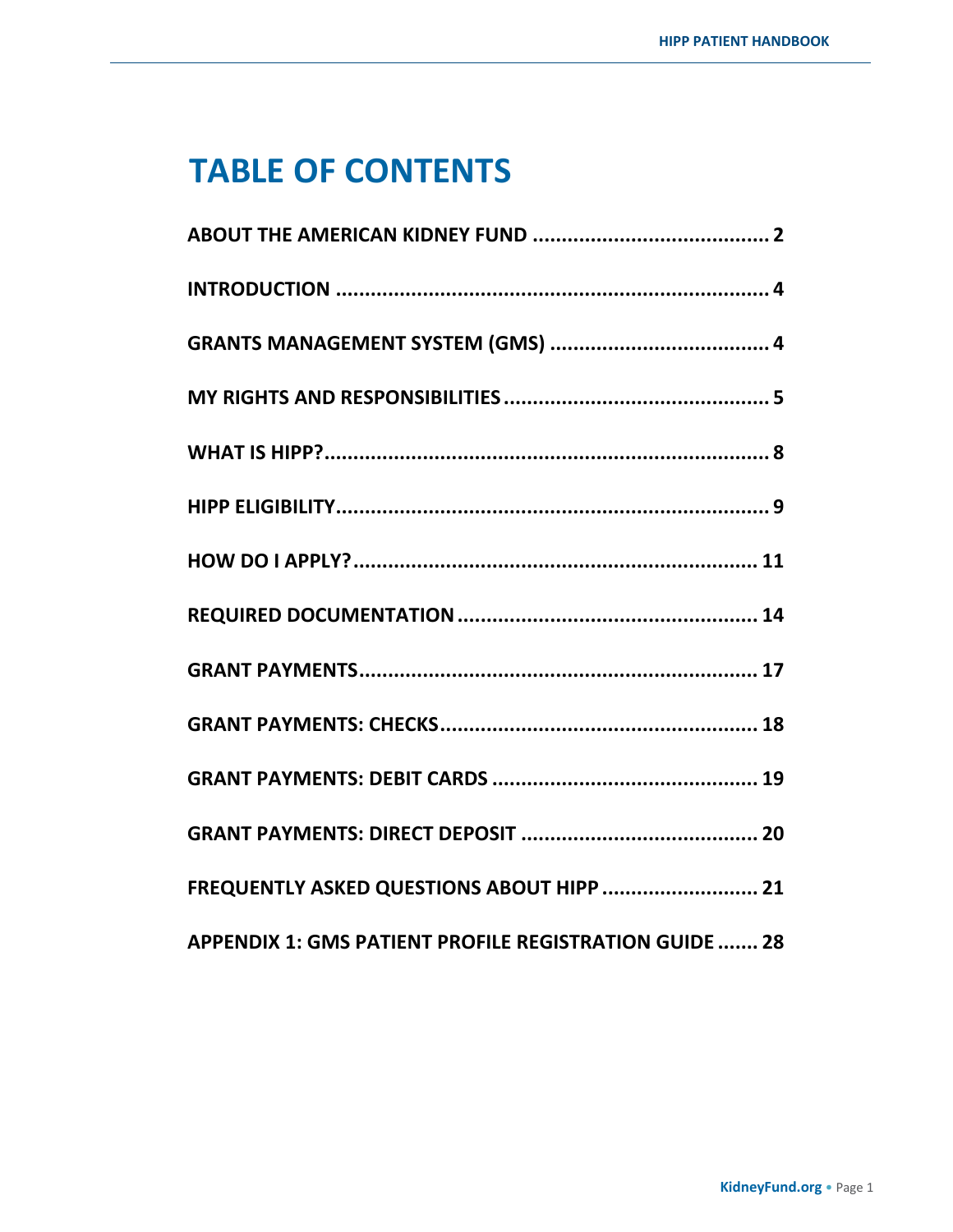## **ABOUT THE AMERICAN KIDNEY FUND**

The American Kidney Fund (AKF) fights kidney disease on all fronts as the nation's leading independent kidney nonprofit. AKF works on behalf of the 37 million Americans living with kidney disease, and the millions more at risk, with an unmatched scope of programs that support people wherever they are in their fight against kidney disease—from prevention through post-transplant living. With programs of awareness, early detection, financial support, disease management, clinical research, innovation and advocacy, no kidney organization impacts more lives than AKF.

When people with kidney failure cannot afford the cost of medical care, AKF is there for them, providing lifesaving treatment-related financial assistance through our Health Insurance Premium Program (HIPP), our Safety Net Program, our rapid-response Disaster Relief Program and our newest program, the Post-Transplant Testing Program, which covers the cost of blood tests that track of the health of a transplanted kidney without the need for a kidney biopsy. In 2021, these programs assisted nearly 80,000 low-income dialysis and transplant patients in all 50 states, the District of Columbia and every U.S. territory. AKF's financial assistance makes possible about 7.5% of all kidney transplants in the United States each year.

With programs of prevention, early detection, financial support, disease management, healthy eating, clinical research, innovation and advocacy, no kidney organization impacts more lives than AKF. With the nation's largest free kidney health screening program, Know Your Kidneys™, AKF fosters kidney disease prevention and early detection in at-risk individuals and communities. One out of every 6 kidney failure patients cannot afford the cost of care, and AKF is there for them, providing lifesaving treatment-related financial assistance. AKF enables all people with kidney disease to live their healthiest lives through disease management education, award-winning public and professional health education materials, courses and webinars. AKF drives innovation through strategic partnerships and investment in clinical research to improve patient outcomes, and fights tirelessly for legislation and health policy to improve the lives of kidney patients. AKF's KidneyNation online fundraising community unites Americans in support of AKF's mission.

Our programs and services to help people manage and live better with kidney disease include a robust website full of up-to-date health information, free monthly webinars, and professional education programs for those who care for kidney patients. We reach into communities with the Kidney Health Coach program, and we advocate for issues that matter to patients through our nationwide AKF Advocacy Network of more than 16,000 Ambassadors—people with kidney disease and their loved ones.

Our work is possible thanks to nearly 70,000 individuals, corporations and foundations who support our mission through charitable contributions to AKF. We spend those contributions where they will have the most impact—on programs, not overhead. Our consistent track record of spending 97 cents of every donated dollar on programs has earned AKF the top "Four Star" rating from Charity Navigator for 19 years in a row, placing AKF among the top 10 nonprofits nationwide with the longest track records of highest ratings, and we are proud to hold the Platinum Seal of Transparency from Guidestar.

Our independent national Board of Trustees is a group of volunteers with a broad range of talents and professional backgrounds who are dedicated to AKF's mission. These Board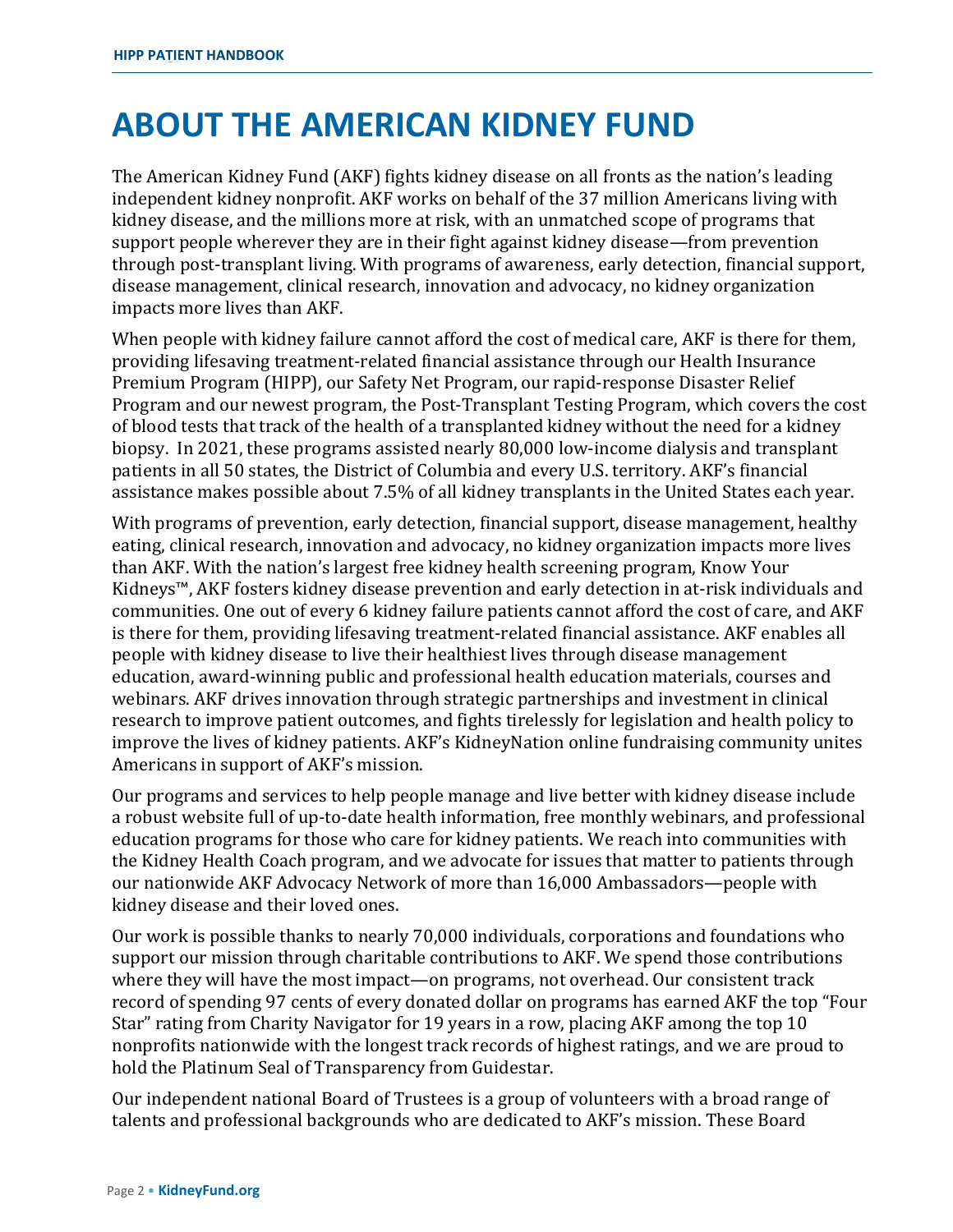members include philanthropists, business leaders, attorneys, certified public accountants, renal professionals, and kidney patients. Our full Board listing can be found at **[KidneyFund.org.](http://www.kidneyfund.org/about-us/#about_governance)**

Our Health Insurance Premium Program (HIPP) is overseen by an independent subcommittee of the Board. In accordance with an Advisory Opinion issued by the Office of Inspector General for the Department of Health and Human Services, we ensure that no member of the HIPP oversight subcommittee is an employee, officer, shareholder or owner of any dialysis provider. AKF has a comprehensive compliance program that is overseen by the Audit and Compliance Committee of the Board of Trustees.

For more information about AKF, visit our website at [KidneyFund.org,](http://www.kidneyfund.org/) and engage with us on social media:

- Facebook @AmericanKidneyFund
- Twitter @KidneyFund and @AKF Advocacy
- Instagram @AmericanKidneyFund
- YouTube @KidneyFund
- LinkedIn @AmericanKidneyFund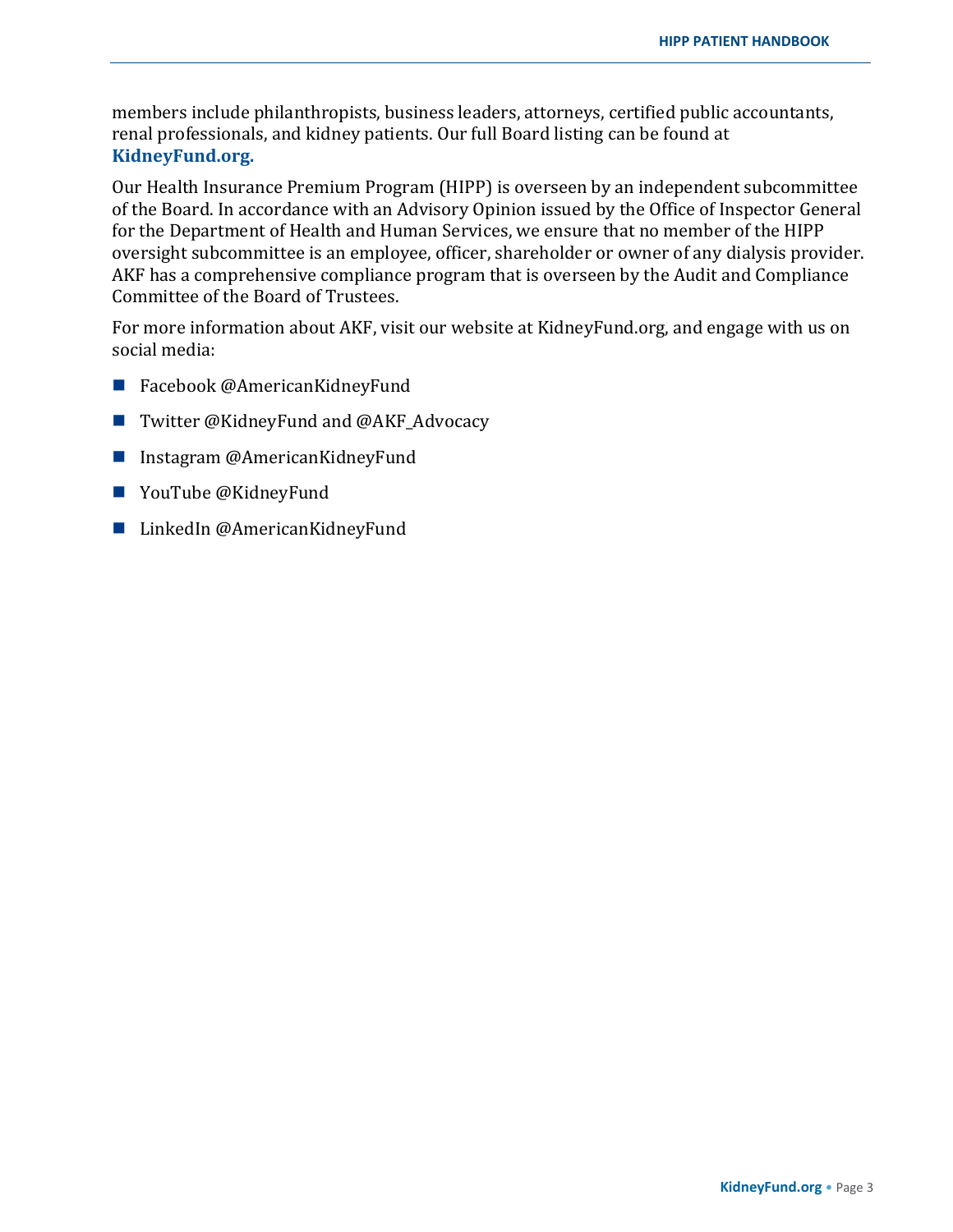## **INTRODUCTION**

This handbook will help you fully understand your role and responsibilities as a patient applying for financial help through AKF's **Health Insurance Premium Program (HIPP)**. It will help you understand eligibility, how to enter a grant request and the grant approval process. It will also help you understand the benefits, responsibilities, and limits of HIPP.

This handbook is not meant to take the place of the HIPP guidelines. Those guidelines are located within the information section of our Grants Management System at **[gms.kidneyfund.org](http://www.gms.kidneyfund.org/)**, as well as in the "Financial Assistance" section of our primary website, **[www.kidneyfund.org](http://www.kidneyfund.org/)**.

You have the option to apply through your dialysis team, through a caregiver, or on your own.

## **GRANTS MANAGEMENT SYSTEM (GMS)**

GMS is AKF's online system for managing your financial grant requests. We suggest that you register to use GMS. By registering, you may:

- $\blacksquare$  Create/update/recertify your profile
- Submit/monitor grant requests, or have a caregiver submit grants on your behalf
- $\blacksquare$  Monitor grant payments
- Send messages or requests to  $AKF$
- $\blacksquare$  Read important documents and forms
- $\blacksquare$  Find educational info
- Get important program updates
- $\blacksquare$  Find instruction guides, how-to videos, and FAQs to submit requests and other actions (confirm or cancel payments) under the Information tab in GMS
- $\blacksquare$  Submit updates to forms

To register in GMS, you must have a personal email account. Please visit **[gms.kidneyfund.org](https://gms.kidneyfund.org/login)** to register. For information on how to register, please refer to the Patient Registration Guide in Appendix 1 of this handbook.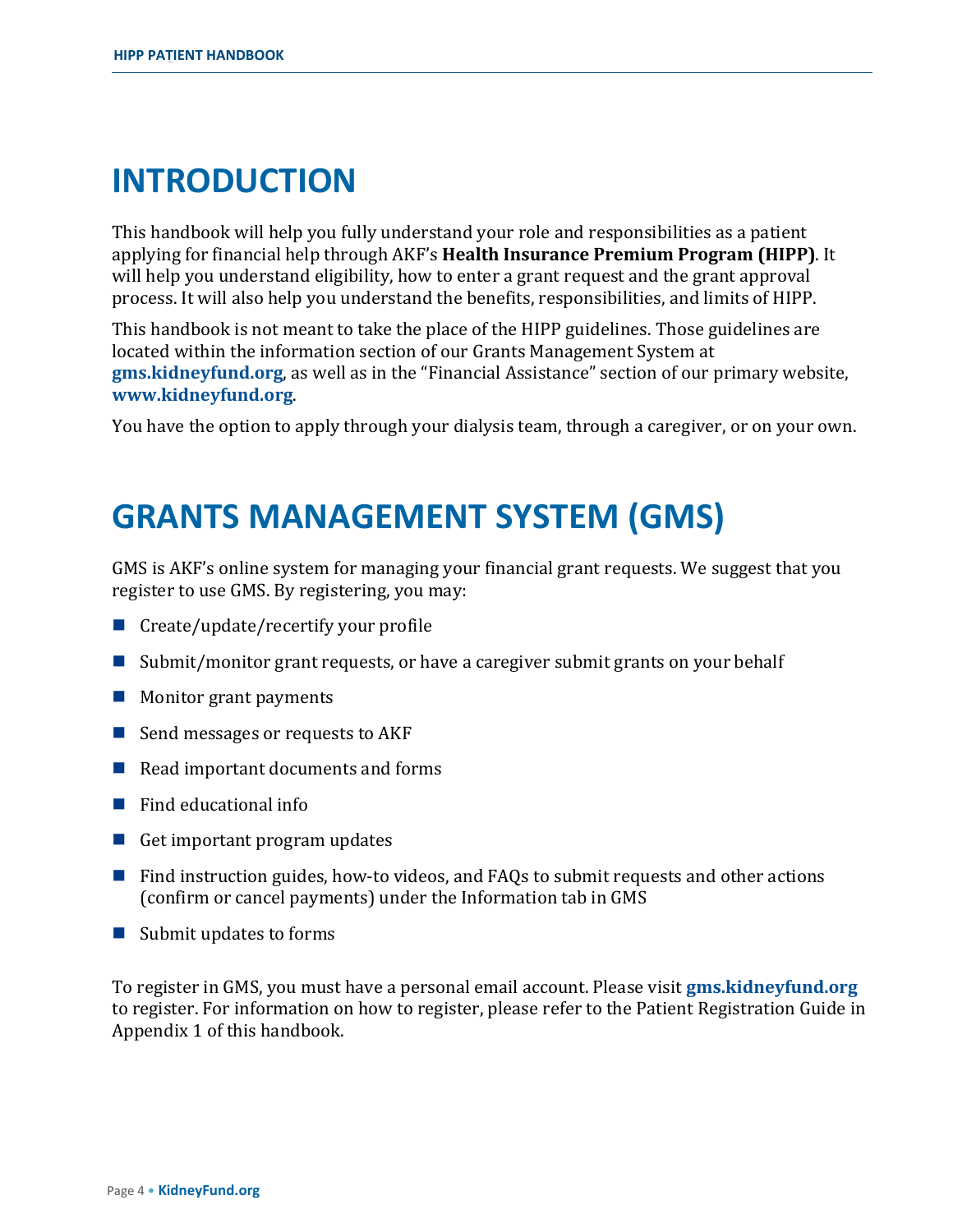## **MY RIGHTS AND RESPONSIBILITIES**

Since 1971, AKF has helped more than 1.7 million kidney patients like you to afford healthcare costs.

If you are currently being assisted by AKF's HIPP, or if you are thinking about applying, you should know that you have rights and responsibilities as outlined below.

## **Your Rights**

- 1. You have the right to **independently choose** the healthcare coverage that is best for you.
- 2. You have the right to **change** your healthcare coverage to any plan that is available to you and that best suits your health and financial needs.
- 3. You have the right to **cancel** your HIPP assistance from AKF at any time.
- 4. You have the right to **reapply** for HIPP assistance from AKF at any time.
- 5. You have the right to **change dialysis providers** and keep your HIPP eligibility. If you move to another provider, you are still approved for grant assistance for your current, full policy year. Please make sure to update your information in your GMS profile. You may do this yourself or get help from your registered caregiver. You may also tell your new dialysis or transplant center so they can update the profile for you, or contact AKF directly if employees at your new dialysis clinic or transplant center cannot assist you. Please note that your dialysis or transplant center must be Medicare certified for you to continue receiving HIPP assistance.
- 6. You have the right to **access AKF's GMS** to track the status of your grant requ[est](mailto:registration@kidneyfund.org)  (**[gms.kidneyfund.org](https://gms.kidneyfund.org/)**). If you have questions about registering, please contact **[registration@kidneyfund.org](mailto:registration@kidneyfund.org)**.You have the right to **see a copy of your records** in GMS (grant request, supporting documents and grant history).
- 7. You have the right to **report to AKF any concerns about the application or grant process** without fear of retribution.
- 8. As a HIPP grant recipient or applicant, you have the right to **get answers to your questions directly from an AKF patient services staff member**. You may contact us via GMS Messages, by calling 800.795.3226 or make an appointment at **[gmsassist.com](http://gmsassist.com/)** for a representative to call you.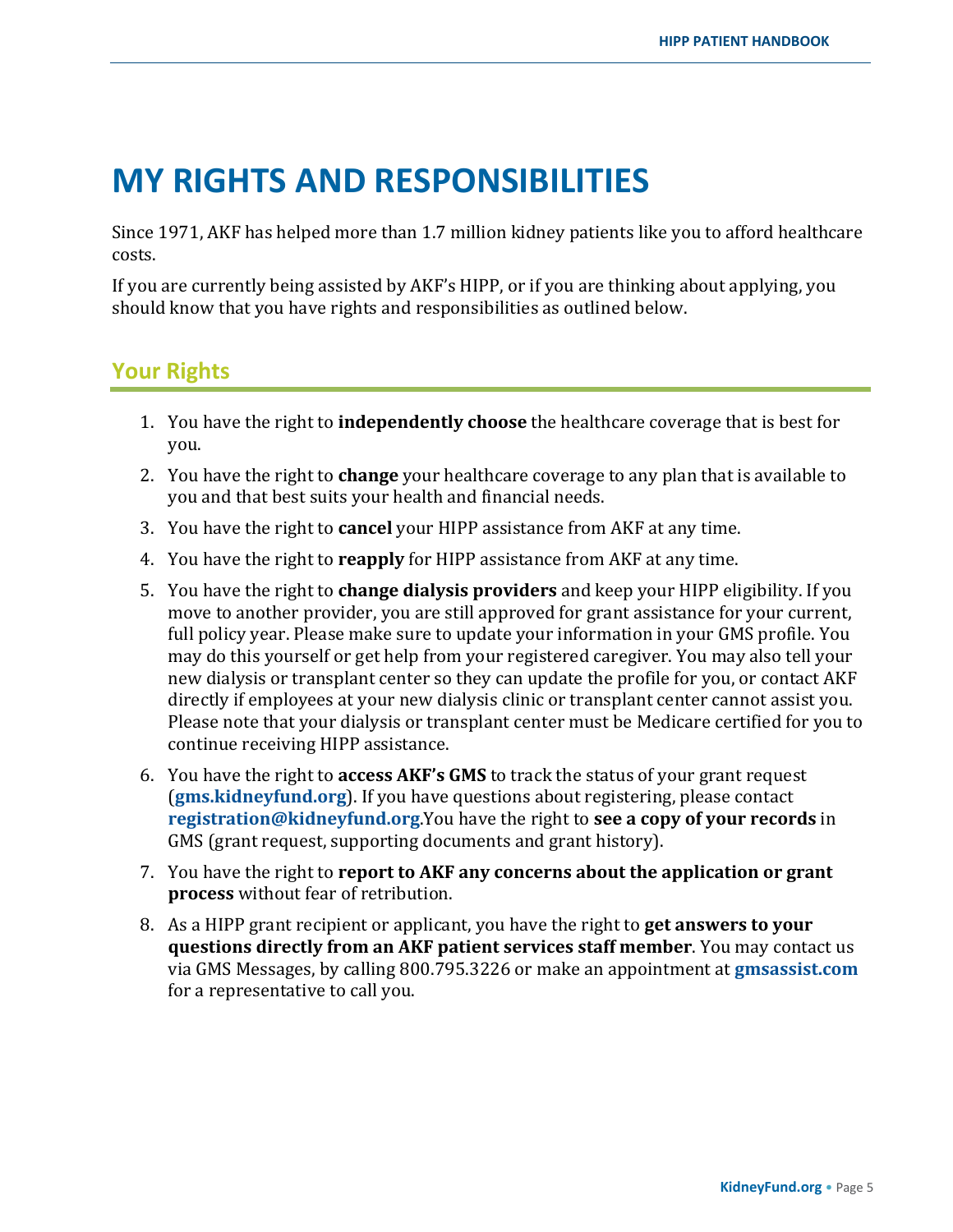### **Your Responsibilities**

- 1. You have the responsibility to provide complete, accurate, and timely information on your GMS patient profile and HIPP grant request. You should inform AKF immediately about any changes to your contact information, financial status, dialysis provider or facility, or any other information that may impact your eligibility for HIPP. At any time, you may update your patient profile online through GMS, or you may work with your social worker or caregiver to update your GMS profile information.
- 2. If you change dialysis providers or receive a kidney transplant, it is your responsibility to inform your new provider that you receive grant assistance from AKF. You can also contact AKF directly about this change. This lets us work with you to submit future grant requests.
- 3. You have the responsibility to review your GMS patient profile and grant request(s) for accuracy and completeness. Do this regularly to be sure that all changes are captured and up to date.
- 4. You have the responsibility to make sure that your current health insurance bills are uploaded into GMS in a timely manner. This will allow AKF to process your grants so that premiums are paid on time.
- 5. You have the responsibility to read the HIPP Guidelines, Patient Handbook, and patient information materials provided to you by AKF. These materials are available through GMS and may also be obtained through your renal professional, or by calling AKF's Patient Services department. It is your responsibility to ask questions about anything that you do not understand. These documents are also available online: **[KidneyFund.org](http://www.kidneyfund.org/financial-assistance/information-for-patients/health-insurance-premium-program/)**
- 6. You are ultimately responsible for your own health insurance coverage, including timely payment of premiums. AKF offers no guarantee of an initial grant or renewal of grants. If you qualify for assistance through HIPP, AKF will provide a grant to help cover premiums so long as HIPP funds are available. AKF reserves the right to modify or stop HIPP assistance if funding becomes limited or for any other reason.
- 7. You are responsible for all aspects of your health insurance plan. The receipt of financial assistance from HIPP does not alter the fact that health insurance coverage represents a contractual relationship solely between you and your health insurance plan, not between AKF and the health insurance plan.
- 8. AKF will provide post-transplant HIPP assistance for the remainder of the patient's current insurance plan year. If a patient transplants in the final quarter of their current plan year, then AKF will continue HIPP assistance for the subsequent plan year in addition to the remainder of that final quarter. AKF will always assume that the patient's plan year is based on the calendar year unless otherwise notified by the patient.
- 9. To be eligible for this post-transplant assistance, you must already have been receiving HIPP assistance for at least three consecutive months immediately preceding the transplant. You must work with your dialysis social worker and transplant center to make sure that they understand your post-transplant coverage and related health insurance premium grants, and you must add your transplant date to your GMS profile and update the facility and contact information within three months of your transplant.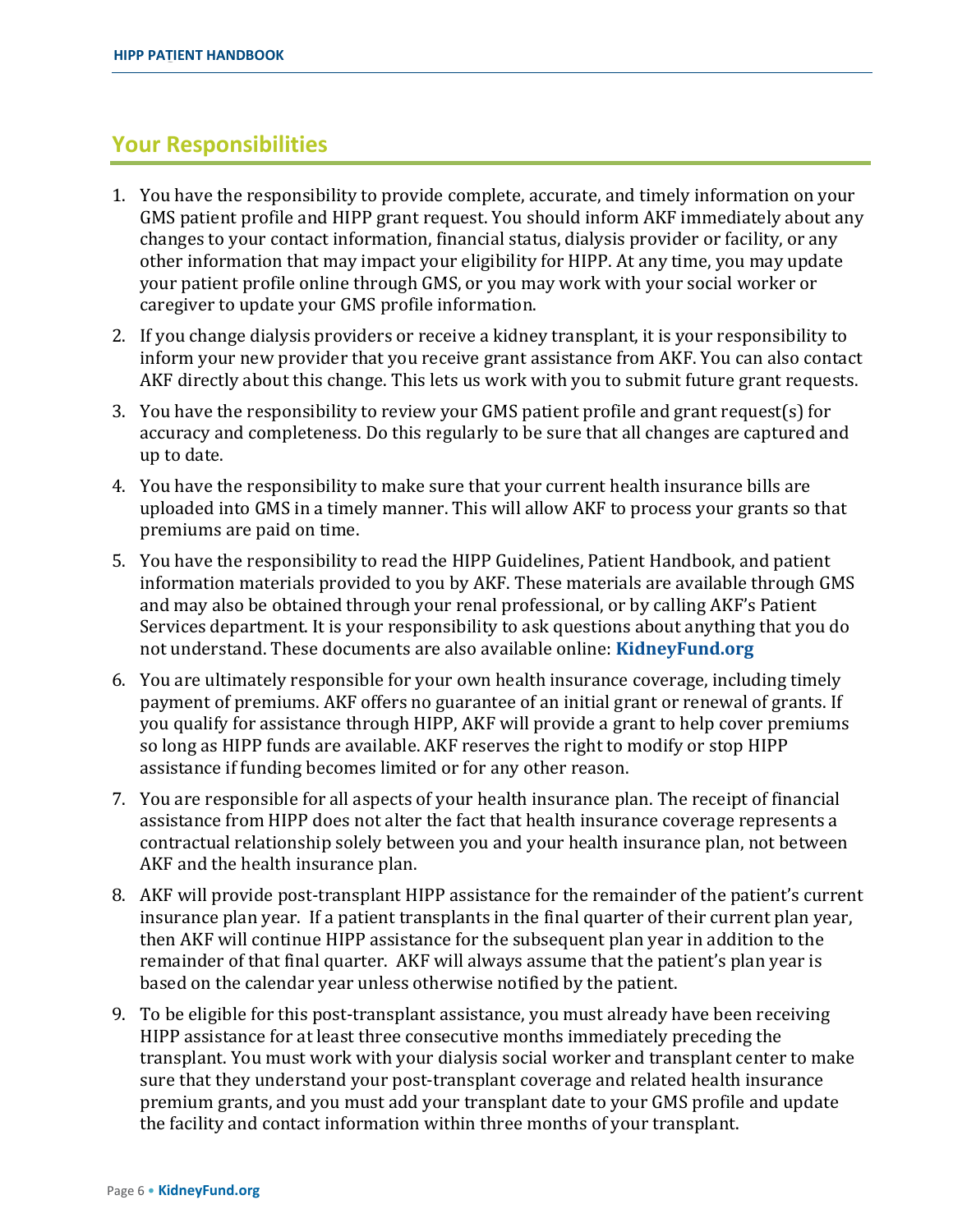- 10. If there is an overpayment for your insurance or an insurance company provides a rebate and that overpayment/rebate is sent to you, you must send that amount to AKF so that we may place these funds in the HIPP pool to assist other eligible patients.
- 11. In our efforts to protect the integrity of HIPP, there may be times we contact you for additional information or for you to substantiate your income or expenses. If you do not respond with the information requested, your grant assistance may end. Please make sure to keep your profile up to date with your home address, email, and phone number so we may contact you.
- 12. You have the responsibility to promptly inform your treatment center staff and/or AKF if you believe that any of these rights have been violated. You may reach AKF by calling 800.795.3226, by sending a message in GMS, or by emailing **[registration@kidneyfund.org.](mailto:registration@kidneyfund.org)**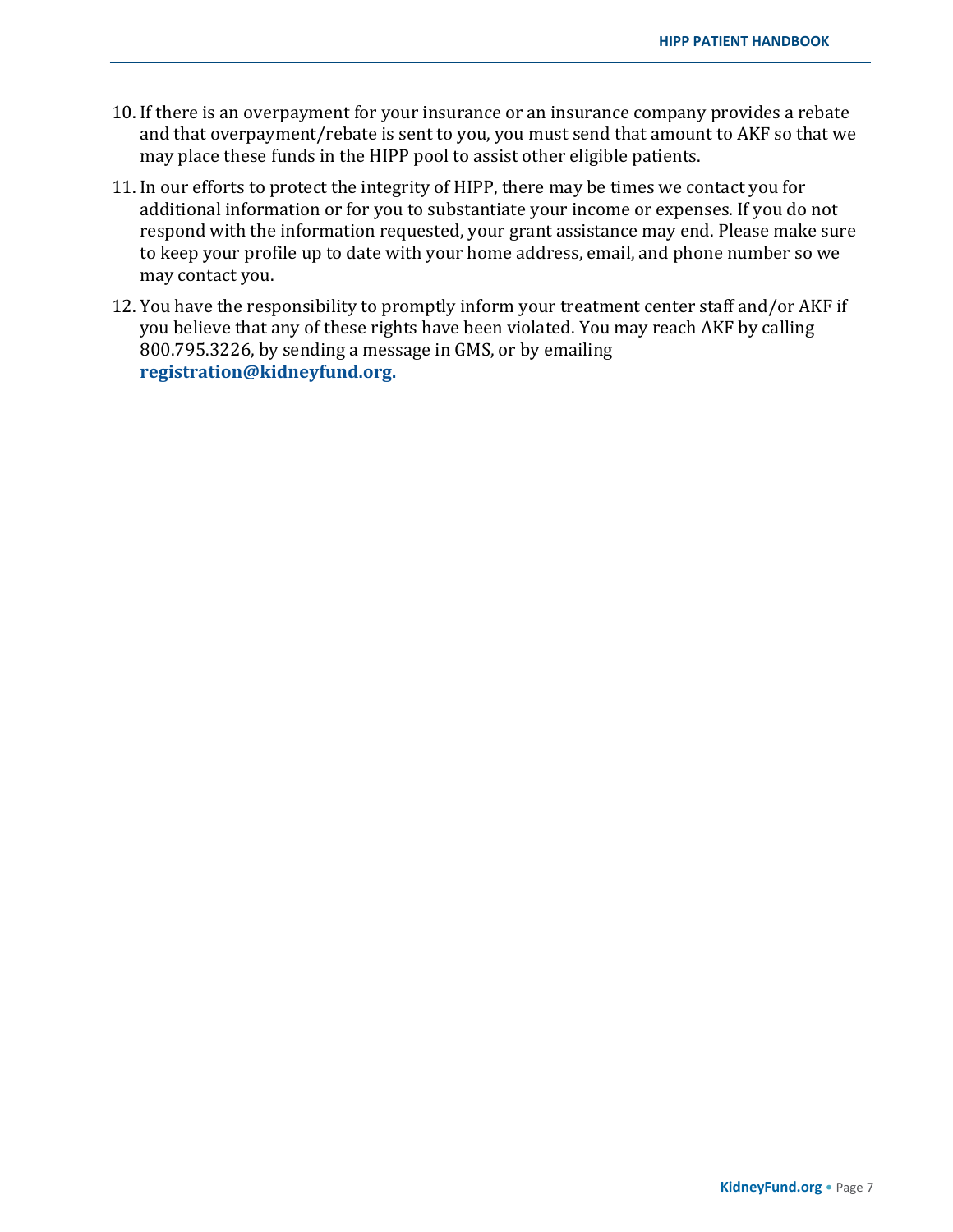## **WHAT IS HIPP?**

The Health Insurance Premium Program, or HIPP, is a charitable program run by AKF that provides grants to financially eligible patients with end-stage renal disease and those who may be fortunate to receive a kidney transplant. The grants help pay for medical insurance premiums.

HIPP grants help with premium payments for:

- **Medicare Part B**
- Medicare Advantage (Part C)
- $\blacksquare$  Medicaid (if your state requires a premium payment)
- $\blacksquare$  Medigap/Medicare Supplemental
- Commercial plans (including  $ACA/Marketplace plans)$ )
- Employer Group Health Plans (EGHP)
- COBRA plans

#### **HIPP grants do not:**

- Help with out-of-pocket expenses such as copays, coinsurance, cost-sharing, spend-downs, or medical device purchases.
- $\blacksquare$  Help you locate a dialysis facility or health care provider or recommend the type of insurance policy that is best for you and your family.
- Cover health insurance policies for full family coverage. If you have a family plan you must calculate the portion of the premium that is attributable to your individual coverage.
- Assist with dental and vision insurance or pay for prescription drug coverage, including Medicare Part D, unless such coverage is part of a comprehensive medical insurance plan.
- Cover union dues or reimburse for a premium that has been already paid by the patient or family member.
- **Pay for any balance 6 months or older from the date that you enter the grant in the system.**
- $\blacksquare$  Reimburse premiums deducted from patient or family member paychecks for previous months before AKF HIPP assistance began.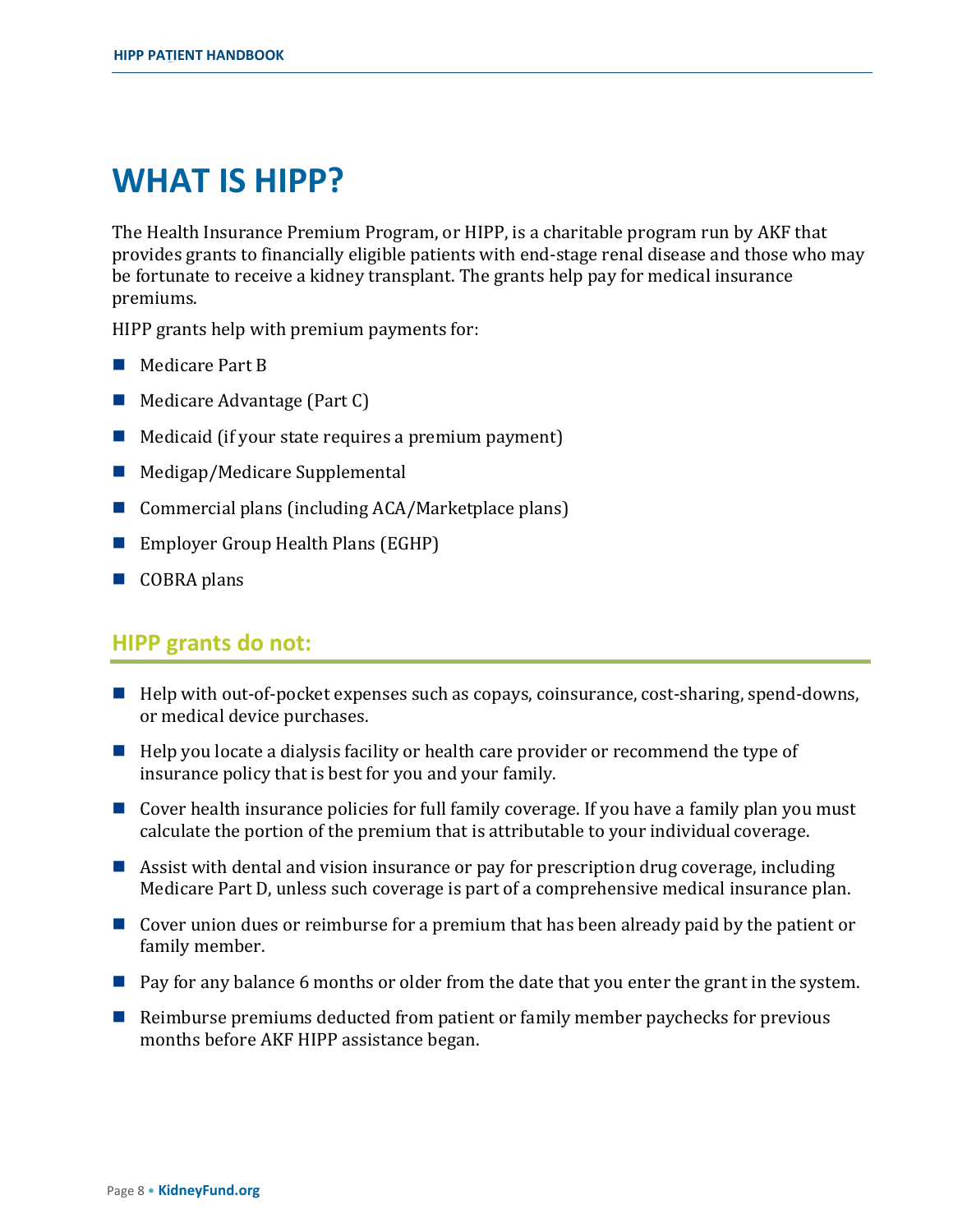## **HIPP ELIGIBILITY**

In order to qualify for HIPP, you must:

- Receive dialysis treatment for end-stage renal disease (ESRD). Patients with a diagnosis of Acute Kidney Injury (AKI) are not eligible to receive HIPP Assistance
- $\blacksquare$  Be currently enrolled in or applying for health insurance coverage.
- $\blacksquare$  Live in the U.S. or its territories.
- Show that you meet AKF's financial eligibility criteria.
	- Effective **March 1, 2022**, AKF will be changing its financial eligibility criteria for **new** patients
		- $\circ$  Under the new criteria, qualified patients may not exceed a household income of **500%** of the Federal Poverty Level (FPL) **and** liquid assets (excluding retirement accounts) may not exceed \$30,000. Patients will need to provide proof of income via **one** of the following three methods.
			- − Patients already enrolled in Low-Income Home Energy Assistance Program (LIHEAP), Temporary Assistance for Needy Families (TANF), HUD housing assistance, or Supplemental Nutritional Assistance Program (SNAP) will provide a copy of their approval letter from one of these programs.
			- − If a patient is not enrolled in one of the programs in the previous bullet, we will require a copy of their most recent tax return or other financial documents like pay stubs or banks statements.
			- − Provide a letter attesting that they have extenuating circumstances for being unable to provide the documentation from the above.
	- Existing HIPP patients (those who have received a grant, before 3/1/22) will still be eligible, as long as they have a patient profile with an active status in AKF's Grants Management System (GMS). **These patients will be required to meet this new criterion in 2023 during their individual recertification period.**
- Post-transplant patients seeking extended HIPP assistance must have been receiving HIPP assistance that covered at least the three consecutive months immediately preceding their kidneytransplant.
- Carefully review all forms of health insurance coverage (Medicare Part B, Medicare Advantage, Medicaid, Medigap, COBRA, EGHP, and commercial insurance) and available assistance for paying health insurance premiums (Medicaid, state and local assistance, other charitable organizations), and select the combination that best serves your specific medical and financial needs. The selection of health insurance is your choice. As a part of our Patient Consent Form, AKF will ask you to acknowledge that you have selected the health insurance for which you are requesting help.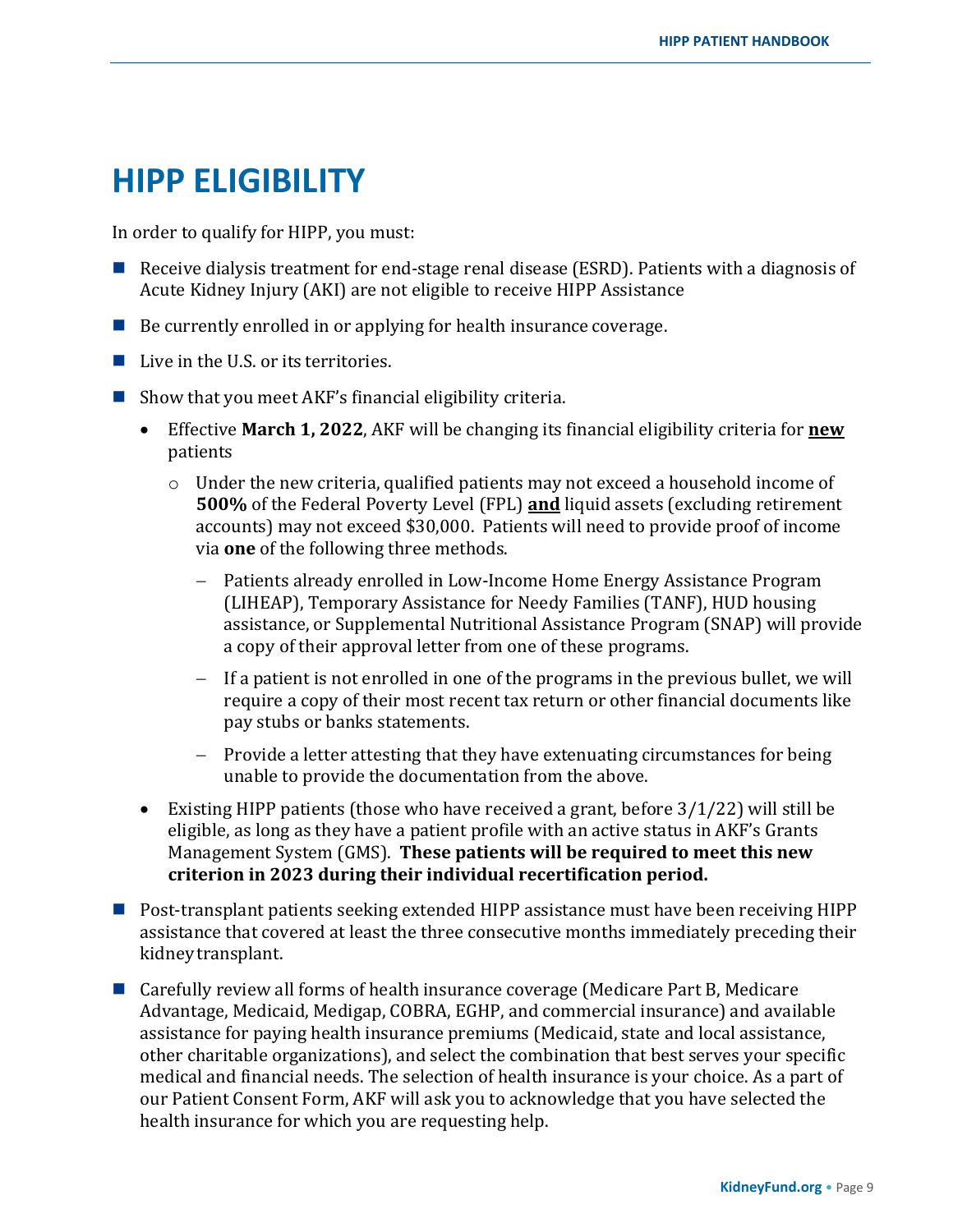**NOTE: If you get a kidney transplant you may be eligible for continued assistance for the remainder of the current year based on the following:**

- You must update your GMS profile with your transplant date within 90 days of receiving your transplant.
- You must update your treatment facility in GMS to your current transplant center.
- You must request a grant for the same insurance AKF assisted with prior to your transplant if that coverage is still available to you post-transplant. If the coverage is unavailable through no fault of your own, please contact the Patient Services department for assistance.

Although you may receive HIPP assistance from AKF, remember that it is your health insurance policy. The contract is between you and the insurance company. You are responsible for understanding the terms of your contract and for making sure that your health insurance premium is paid on time.

For more HIPP information and rules, please review the **HIPP Guidelines**, which are available in the "**Information**" section of GMS (Please refer to the Information tab on the "Frequently Asked Questions about HIPP within this manual) or through your dialysis team.

**IMPORTANT NOTE:** AKF may not provide assistance in jurisdictions where state and/or local requirements would violate the federal rules HIPP operates under; as a result, you may not be eligible for HIPP if you reside in such a jurisdiction. Up-to-date information is always available through GMS and the AKF website.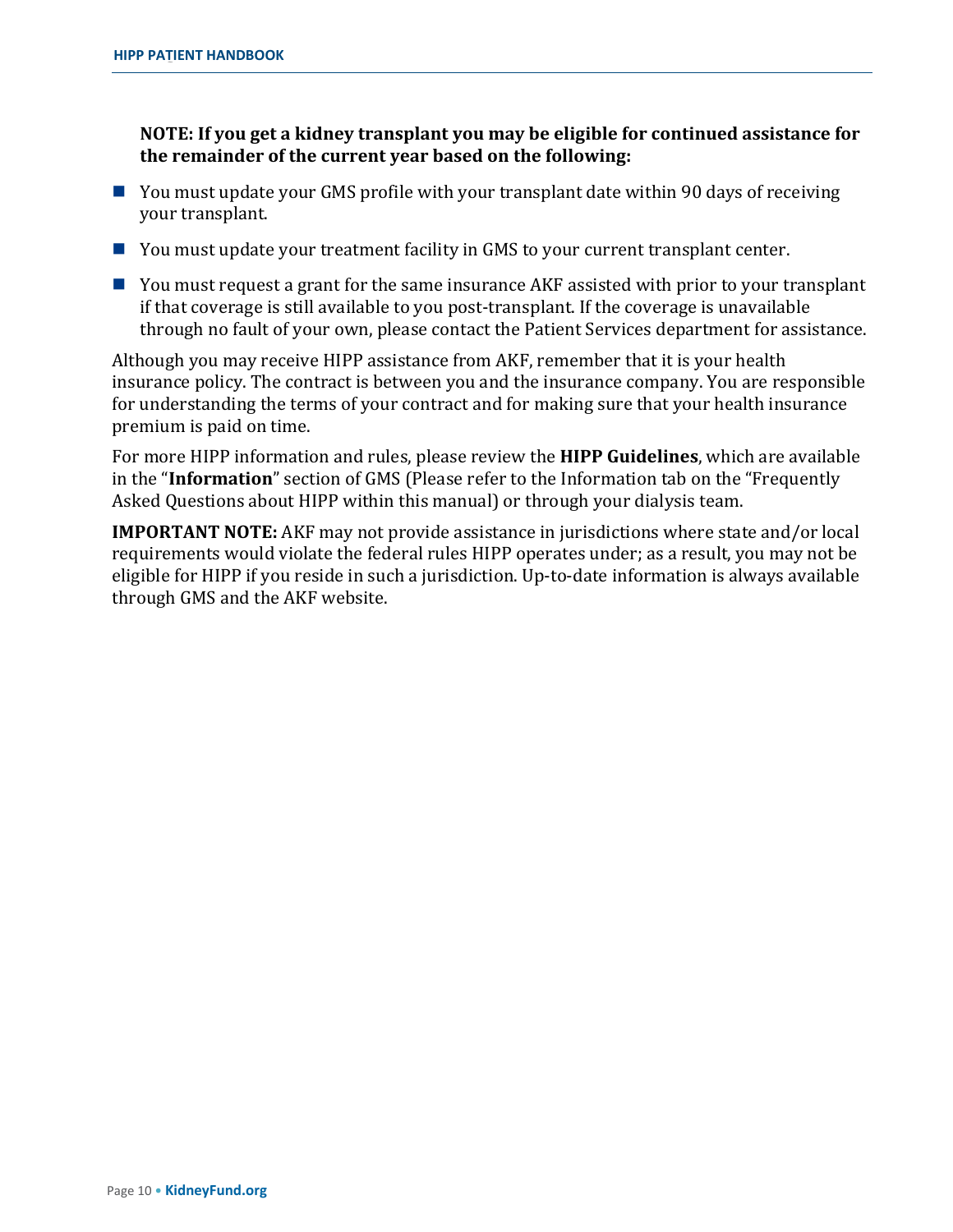## **HOW DO I APPLY?**

You can create your own eligibility profile on **[gms.kidneyfund.org,](https://gms.kidneyfund.org/login)** or you can allow your renal professional or a caregiver to create an eligibility profile for you.

The profile must be verified by the registered renal professional at the facility where you receive treatment.

Note - Patient profiles must be recertified once every year by the Profile anniversary date. The recertification process must be completed by a Renal Professional, Caregiver or patient. The updated information will determine the eligibility of patient for new period. This date can be found on your GMS record.

## **1. HIPP Eligibility Application**

AKF uses the GMS patient profile to help determine if you are eligible for financial help from AKF.

If you wish to apply for assistance by yourself, please complete the following steps:

- Read the **HIPP Guidelines**. Make sure you ask AKF or your renal team about anything that you do not understand.
- Go to **[gms.kidneyfund.org](https://gms.kidneyfund.org/login)** and click on the Register button. Follow the steps on the webpage. A detailed registration guide can be found at the end of this Handbook (**[Appendix](#page-29-0)  [1](#page-29-0)**).
- Read, sign, initial and date the HIPP consent form (and upload it to your profile within the Agreements tile).

If you allow your renal professional to create your eligibility profile, please complete the following steps:

- Read the **HIPP Guidelines**. Make sure you ask AKF or yourdialysis team about anything that you do not understand.
- Enter information into your GMS Patient Profile or fill out the HIPP worksheet with your dialysis team. The worksheet requires financial, medical, and other information about you, which your renal professional may use to fill out your GMS Patient Profile. AKF does not accept submissions of paper worksheets.
- $\blacksquare$  Read, sign, initial and date the AKF Patient Consent Form as well as the HIPP-specific Patient Authorization Form.
- Give the worksheet and consent form(s) to your renal professional to start the application process.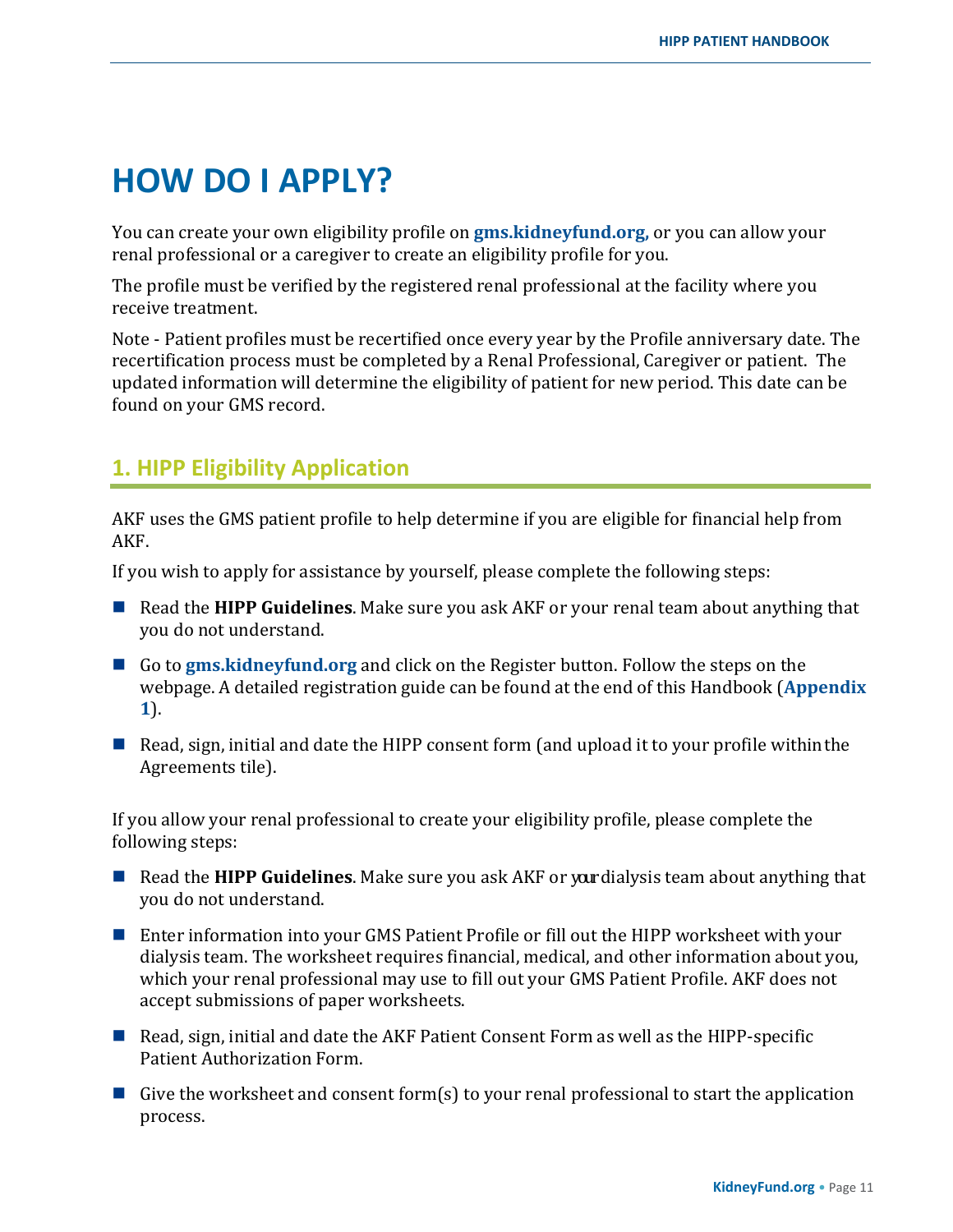If you allow your caregiver to create your eligibility profile, please complete the following steps:

- Read the **HIPP Guidelines**. Make sure you ask AKF or your dialysis team about anything that you do not understand.
- Enter information into your GMS patient profile or fill out the HIPP worksheet with your caregiver. The worksheet requires financial, medical, and other information about you, which your caregiver may use to fill out your GMS patient profile. AKF does not accept submissions of paper worksheets.
- Read, sign, initial and date the AKF Patient Consent Form, as well as the HIPP-specific Patient Authorization Form.
- **Provide your caregiver's name and signature on the consent form.**
- Give the worksheet and consent form(s) to your caregiver to start the application process.
- Your caregiver can start the registration and profile creation process at **[gms.kidneyfund.org](https://gms.kidneyfund.org/login)**.

## **2. HIPP Grant Requests**

Once you finish entering your patient profile information and you are eligible for a grant, you must enter a grant request to get assistance through HIPP. A profile alone is not a grant request. HIPP grant requests are submitted for assistance in paying insurance premiums.

If you wish to enter your own grant request, please complete the following steps:

- After you have created your profile in GMS, click on Grant Programs or click Add Grant Request from your dashboard.
- Click on Apply Now next to the grant program for which you are requesting assistance. If the Apply Now button does not appear, you may not be eligible for the program, or your profile may not be complete.
- $\blacksquare$  Follow the steps within the grant request process (instructions are available under the "Information" tab within your GMS account). Please note that you will need to upload your current insurance bill, enter your standard rate and payment start date, for which you are requesting assistance.

If you allow your renal professional to enter your grant request, please complete the following steps:

- Give your renal professional a health insurance bill or statement dated within the last three months.
- Your renal professional will enter the grant request into GMS.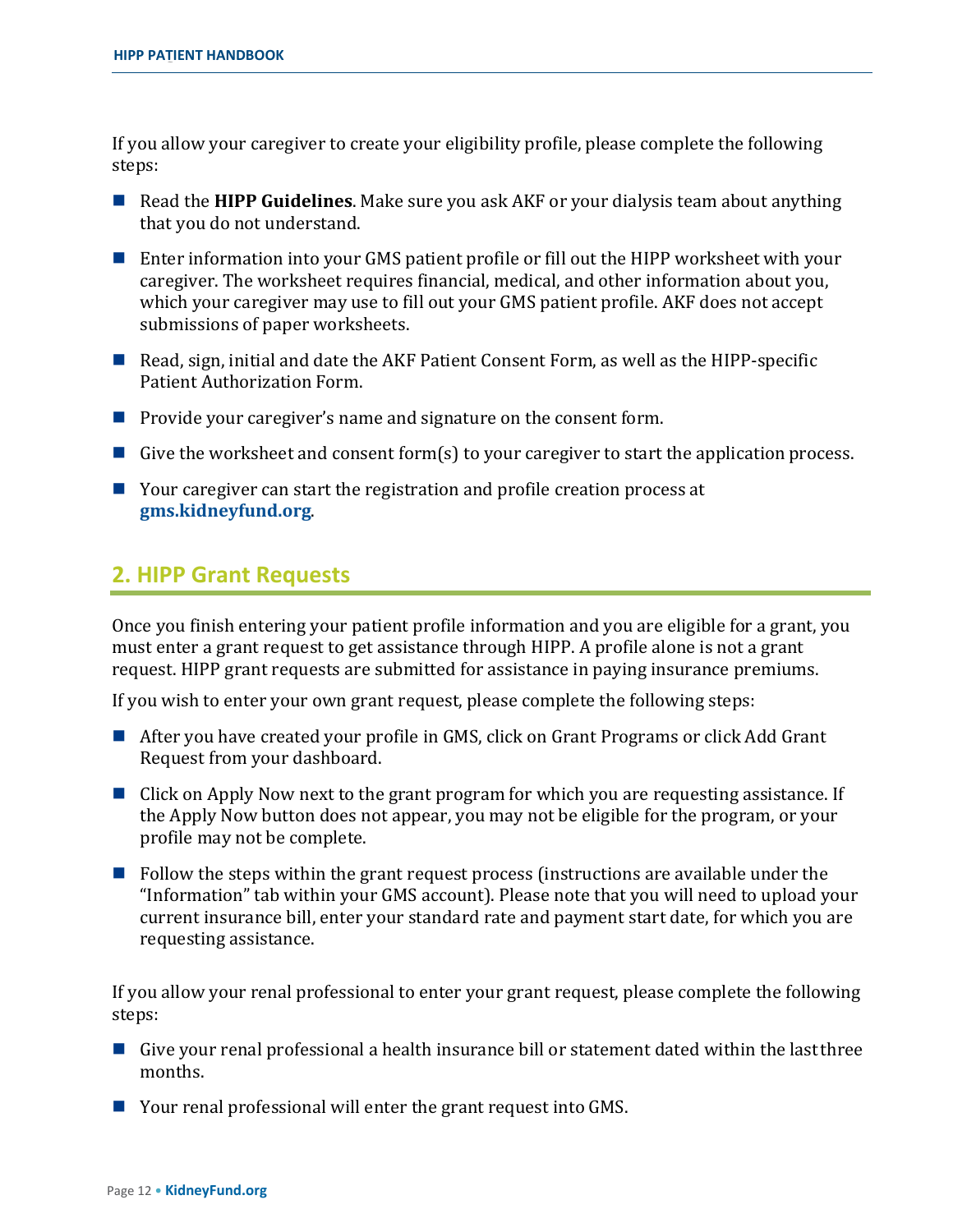If you allow your caregiver to enter your grant request, please complete the following steps:

- $\blacksquare$  Provide your caregiver with a health insurance bill or statement dated within the last three months.
- Your caregiver will enter the grant request into GMS.

AKF reviews grant requests within 10-14 business days. If your grant is approved, a payment will usually be issued in two to five business days after approval, depending on available funding. There may be instances when there are insufficient HIPP funds and issuance of your grant may take longer. Please log onto GMS to see the status of your grant.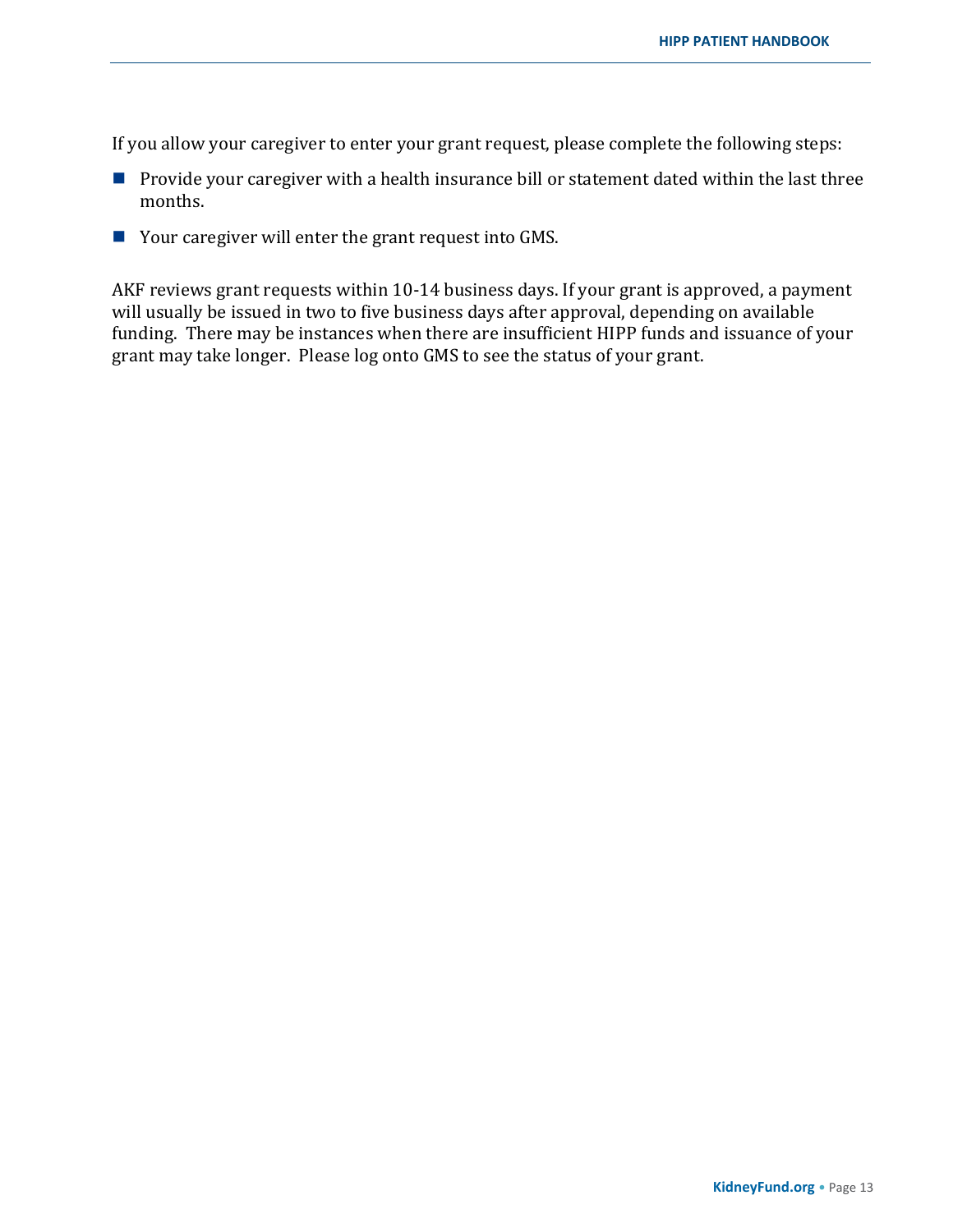## **REQUIRED DOCUMENTATION**

If you are financially eligible for HIPP, AKF requires that you provide proof of income and a current insurance bill to process your grant request. AKF will usually accept the following documentation in support of a grant request:

### **Required Profile Documents**

Patients will need to upload the following documents when applying for assistance:

■ Grant Authorization & Consent Forms **AND** 

**One** of the following proof of income documents:

- Current letter to document enrollment in **one** of the following programs:
	- Low-Income Home Energy Assistance Program (LIHEAP)
	- Temporary Assistance for Needy Families (TANF)
	- HUD housing assistance
	- Supplemental Nutritional Assistance Program (SNAP)

#### **OR**

 $\blacksquare$  Most recent household Tax Forms or pay stubs matching the indicated yearly income

#### **OR**

■ AKF Income Exception Attestation Form noting your extenuating circumstance (e.g., no income, destroyed documents, etc.)

### **Insurance Billing:**

#### **Medigap, Commercial, Exchange/ Off-Exchange/Medicaid**

- $\blacksquare$  A bill dated within 3 months of grant submission
- $\blacksquare$  Must indicate the patient's name, policy ID, amount due, coverage period, billing frequency, and remittance address

#### **Employer Group Health Plan (EGHP)**

A letter from the employer that includes: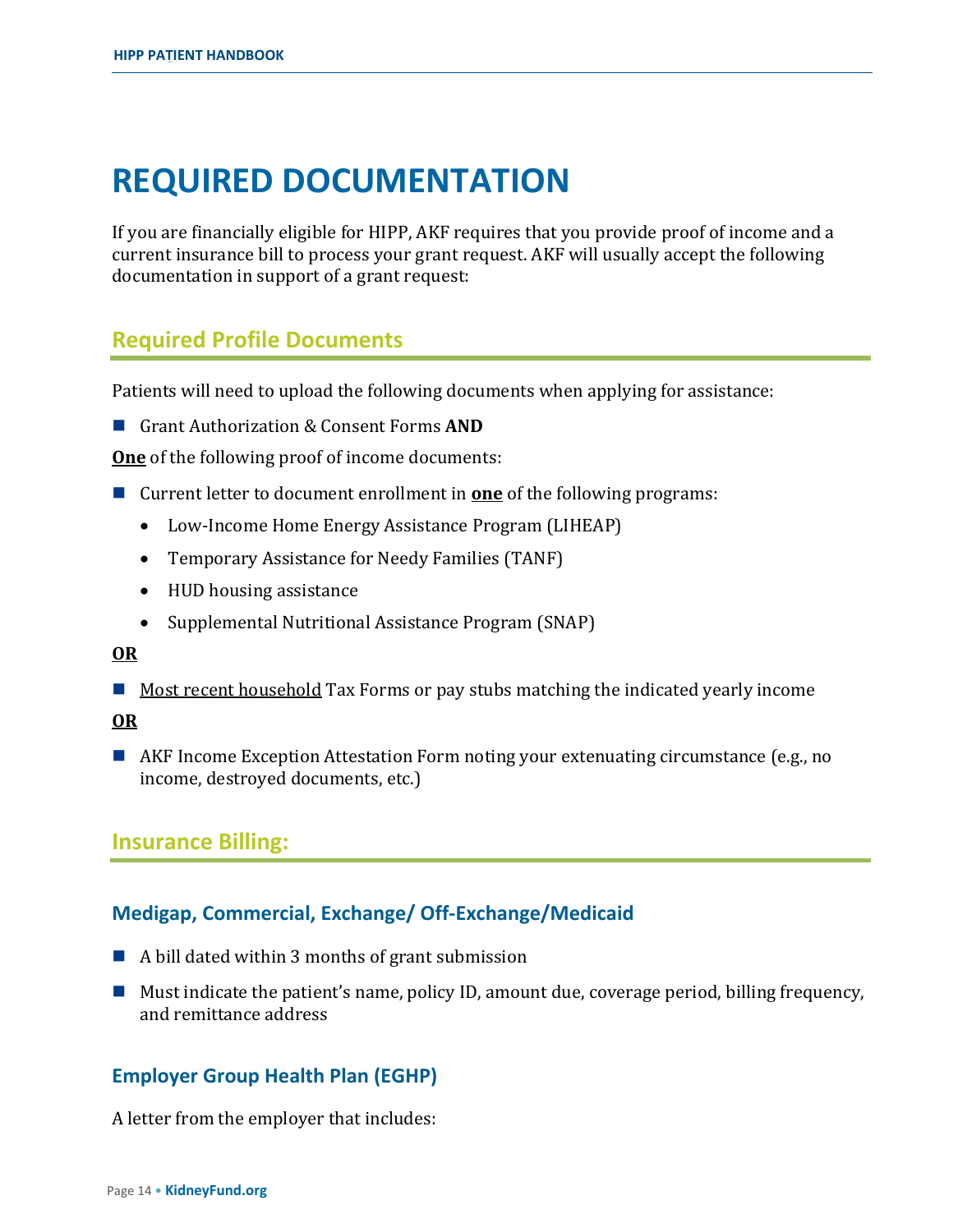- Monthly, bimonthly, biweekly, or weekly amount for Patient's medical portion
- Name of employee
- Name of patient (if not employee and indicate the relationship of patient to employee),  $AKF$ will only issue grants for the individual rate for the patient.
- $\blacksquare$  A paystub dated no older than 30 days

#### **Annuity Plans**

- Document that shows an amount taken out of the patient's retirement/annuity fundfor health insurance, AKF will only issue grants for the individual rate for the patient.
- $\blacksquare$  Must be current and be from the annuity supplier or employer if the patient is still employed.

#### **COBRA**

- If your COBRA administrator does not send bills/coupons, AKF can accept a letter/application from the COBRA administrator from the current year noting the amount of the monthly or quarterly premium.
	- In the event of a "bundled" family policy, AKF will only make grants for the individual rate for the patient. A rate sheet or letter from the employer, if applicable, must accompany the request to verify the bundled policy and rates.
	- Should an individual rate not be available, AKF will pay the patient's portion of the premium only (example: 50% for a family of two).
	- If the premium rate is the same for individual and family coverage, AKF will pay the full premium amount.
	- If the patient is the employee's spouse, AKF will only pay the spouse's premium amount.

#### **Medicare**

- CMS-500 (dated within 90 days of the grant request)
	- Awards/Entitlement Letter (within 60 days of the letter's issue date)
	- Termination Letter (within 30 days of the letter's issue date)  $*$
	- \*Please note if your policy is terminated, you must contact 1800-MEDICARE to reinstate your policy. You must then provide the updated bill to AKF before requesting grant assistance.
- SSA Award letter (for Medicare reimbursement)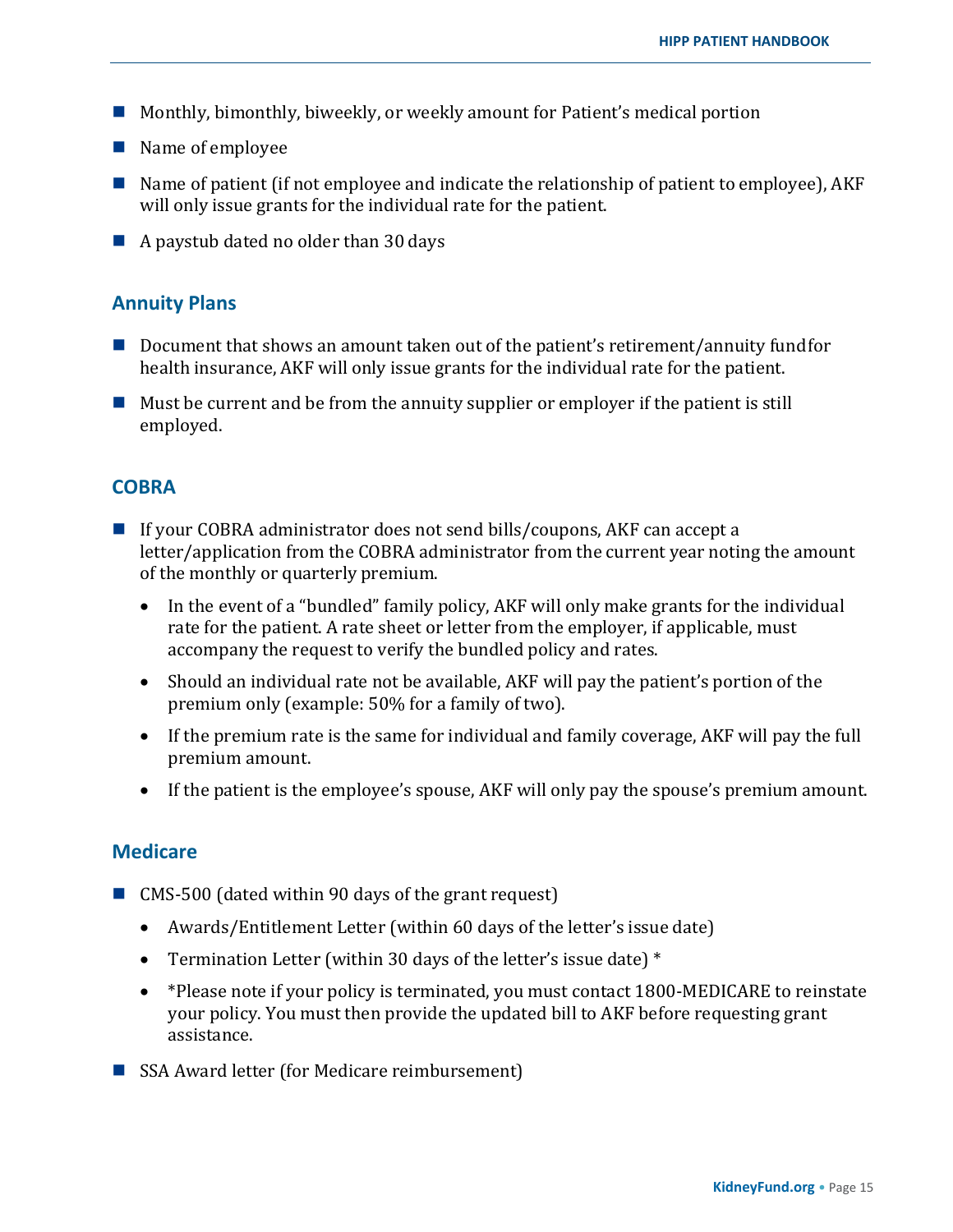### **Things to remember:**

- All bills/invoices/other accepted documents must be dated no older than 90 days from the date of the grant request, and must reference the insured's name, policy number and coverage period. This information must match the grant payment request.
- **If you change insurance, you (or your caregiver or renal professional) must update your** profile in GMS. After updating your profile, you may enter a grant request for your new insurance. This will require a new insurance application or bill. Be sure cancel existing recurring grant payments.
- If your premium increases or decreases, you (or your caregiver or renal professional) must update your grant request in GMS. This will require a new insurance application orbill.
- A breakdown of the coverage period and amount requested must be typed or written on the bill if the information is not included within the document (for EGHP and balance due requests).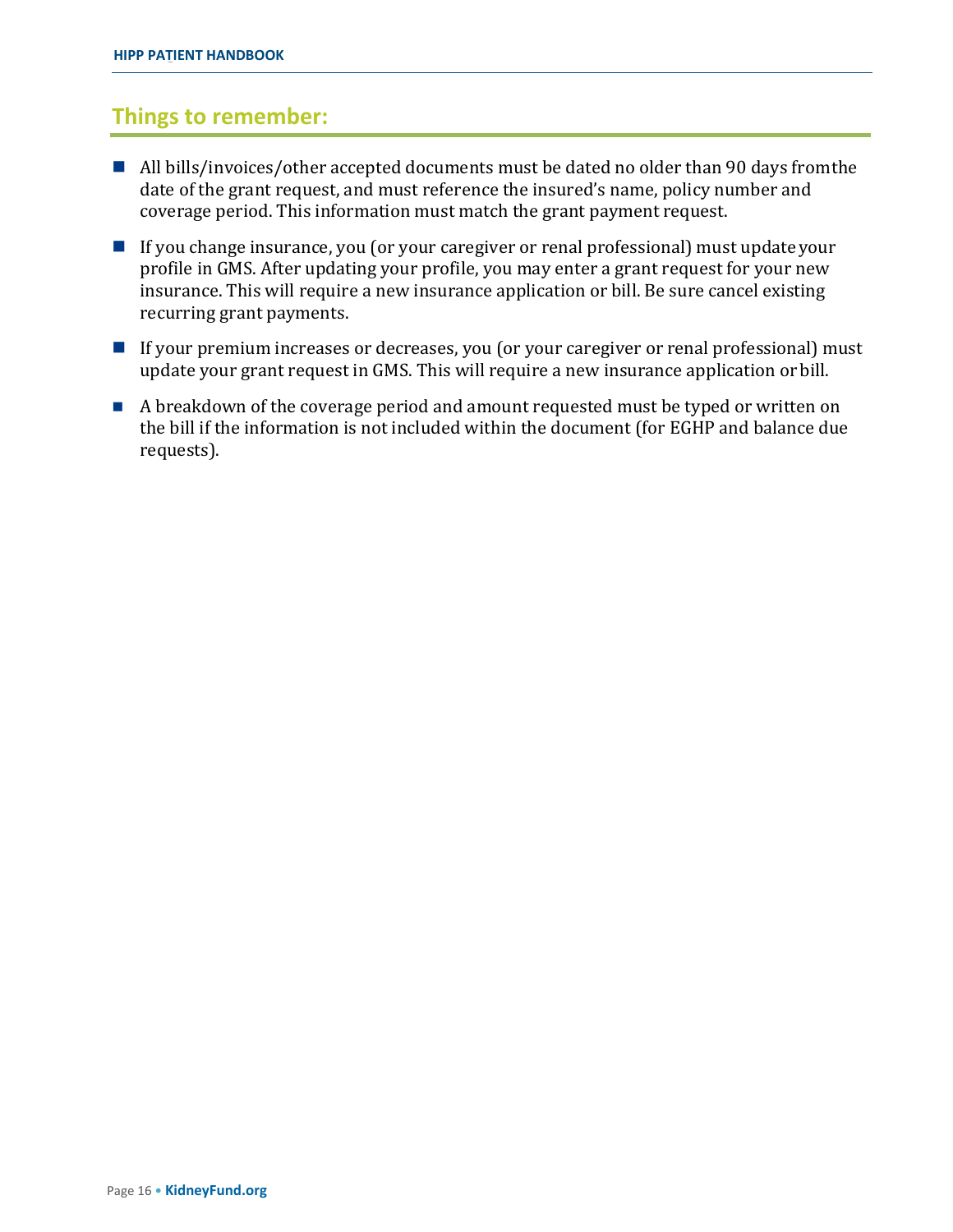## **GRANT PAYMENTS**

Once approved, all grant payments are issued by check, debit card, or direct deposit.

When possible, AKF will send grant payments directly to the insurance company. However, some insurance companies do not accept payments directly from AKF. In such cases, AKF will mail your grant checks or debit cards to either your dialysis/transplant center or to your home address. Please review your GMS profile and make any updates if necessary. If your insurance company accepts AKF grant payments, the only option will be to send the payment directly to the insurance company. Be advised that checks lost in the mail will not be voided until 30 days after the issue date and per written request from you or your renal professional.

In cases where a payment needs to be voided, a new grant request may be submitted at the time the GMS Message is sent to AKF staff to void the payment, but the payment must be voided prior to the new grant request being processed.

If an insurance company does not accept checks from AKF or debit card payments, we recommend you select direct deposit over a check as the grant payment type. Having direct deposit eliminates issues with mail delivery and the time to receive your grant. The grant payment types are discussed below.

When possible, payments are processed as early as 45 days to the start coverage period but depending on funding available, the payment could be processed within the grace period of the insurer. In those cases, the payments will be delayed and AKF will prioritize grants where the patient's plan is facing termination.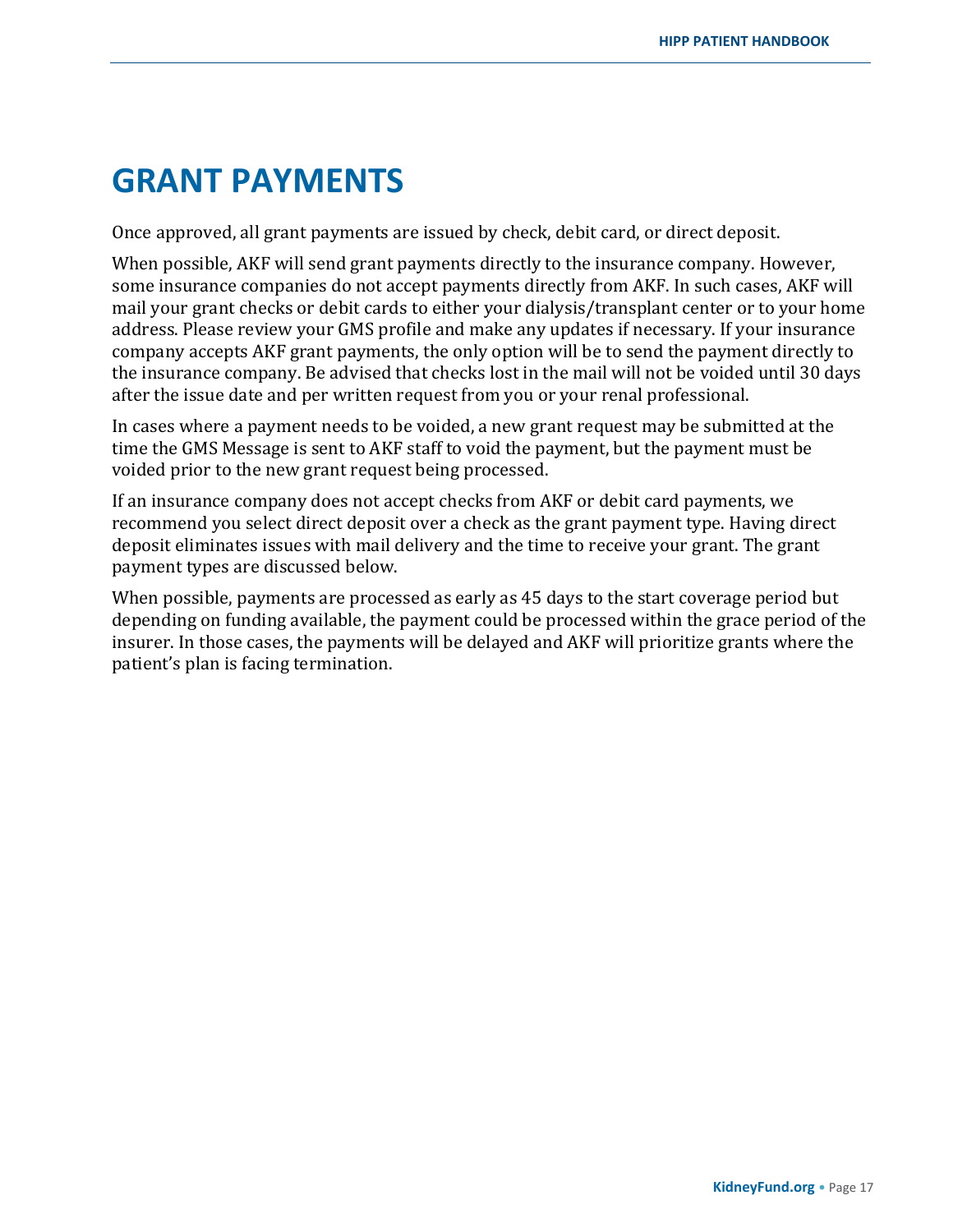## **GRANT PAYMENTS: CHECKS**

If you receive a grant check at your dialysis/transplant center or your home address, do not endorse the check and/or send it to the insurance company, as it will not be accepted. Be advised that uncashed checks automatically void after 90 days. Instead, please follow the steps below:

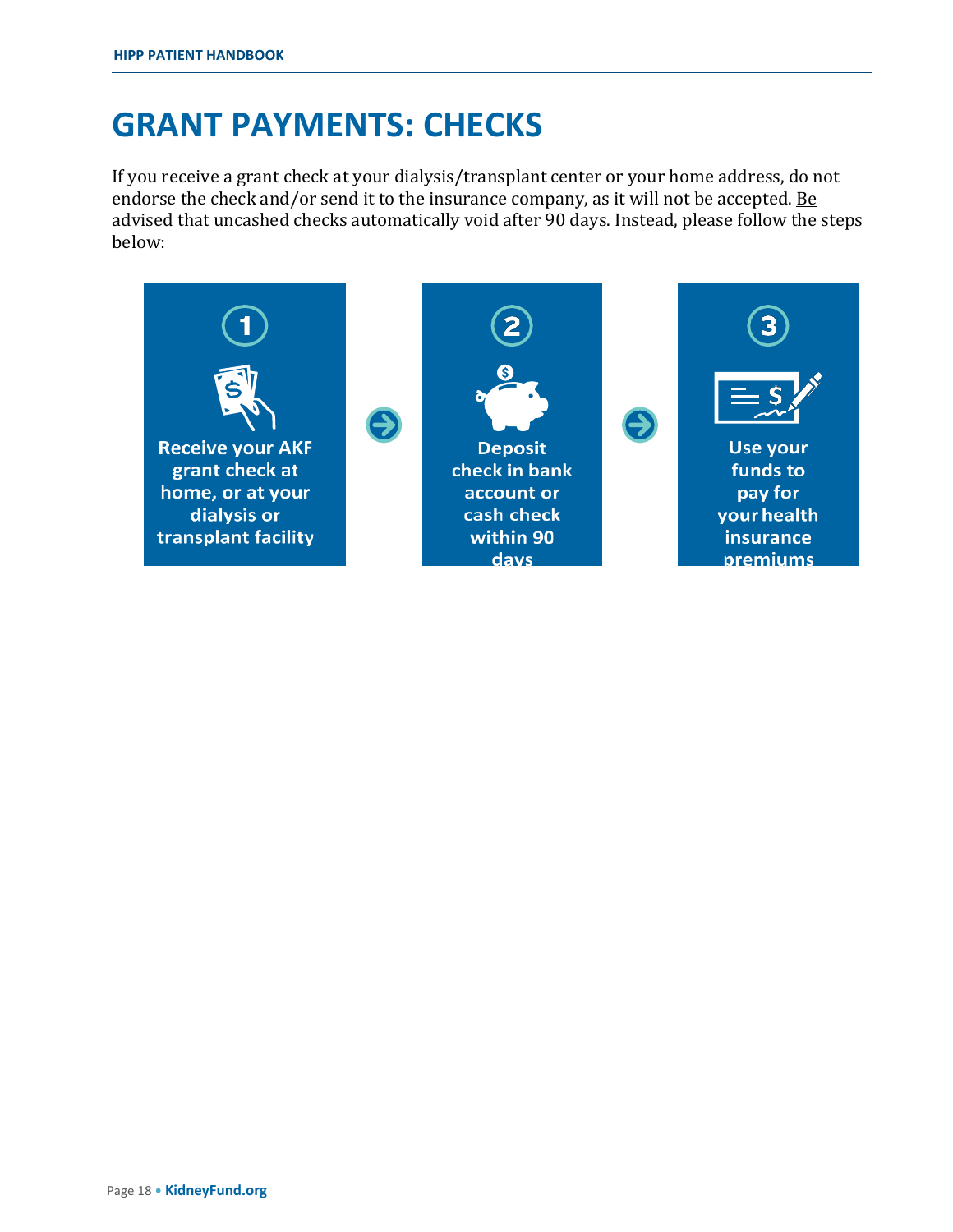## **GRANT PAYMENTS: DEBIT CARDS**

Debit cards are a payment method instituted by AKF for some, but not all, insurance plans. **AKF-issued debit cards will ONLY allow you to pay your insurance premiums. They may not be used for any other purpose.** Attempting to use an AKF-issued debit card for any other purpose may result in AKF terminating HIPP assistance.

In some cases, when a premium has already been withdrawn from a patient's check, the card is not programmed with these restrictions and is intended to reimburse the patient. (e.g., Medicare premium reimbursement)

## **How do I use my HIPP debit card?**

- You must activate the debit card before using it.
- The PIN number is the CVV code found on the back of the card.

If your insurance company requires a zip code to verify the payment, please use **the ZIP code of the address where the card was mailed.** Some insurance companies require that your billing address match the address where the debit card is mailed.

## **4 Easy Steps to Using Your HIPP Debit Card**

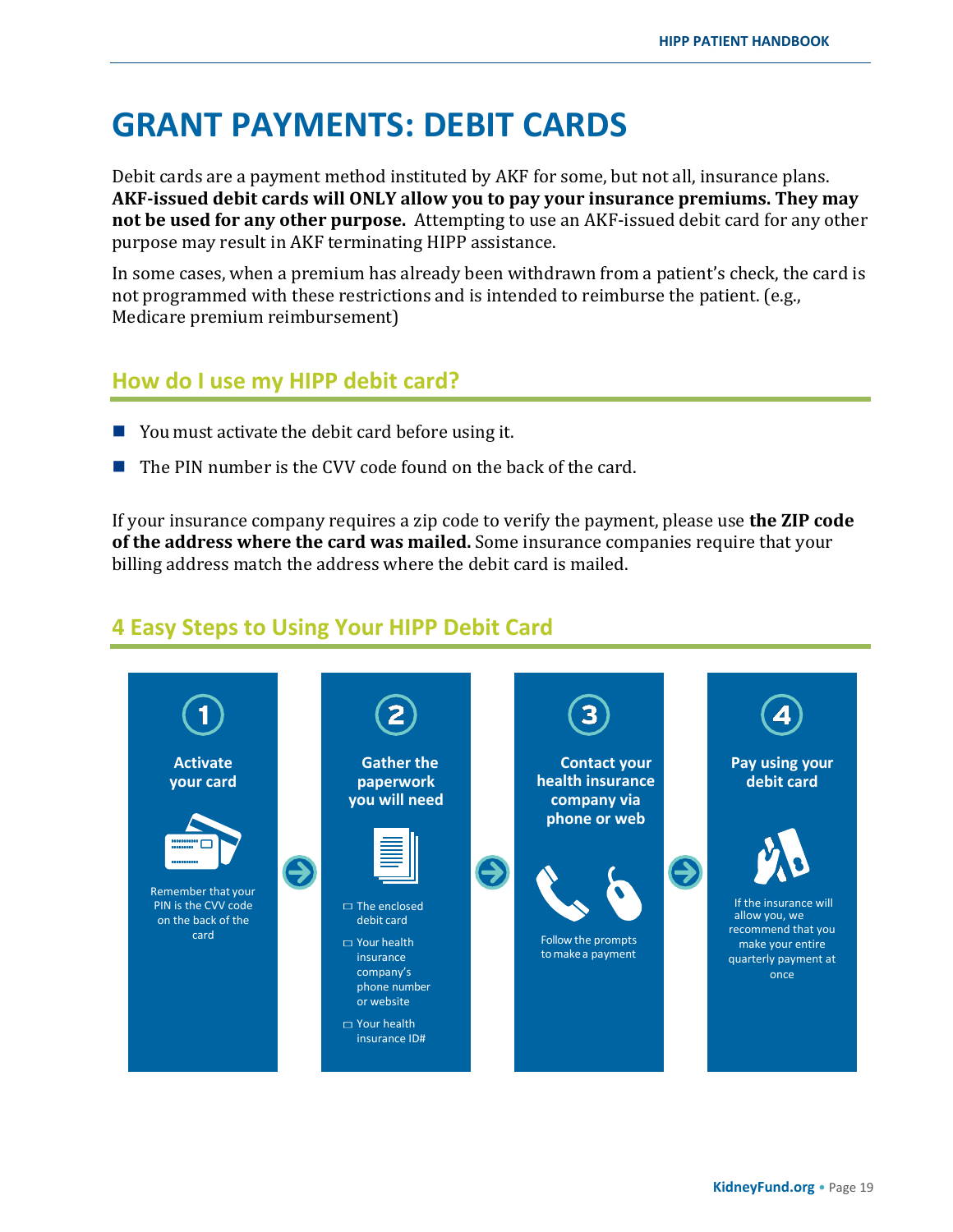### **What will I receive?**

- $\blacksquare$  A physical debit card (mailed to your home or dialysis facility) with each new grant payment.
- A letter of explanation and step-by-step instructions in English (as pictured above) and in Spanish.

### **What else do I need to know?**

- Cards are valid for 120 days. Once your card expires, it will not be reissued.
- You will get a new debit card for each grant payment that is issued in GMS.
- If you lose your debit card, you, your dialysis/transplant team, or your caregiver must contact AKF so we can void the card and a new one-time grant request will need to be entered if the payment is still needed. You **cannot** request a new card directly fromthe debit card provider.
- $\blacksquare$  For security reasons AKF does not have access to the debit card information (card number, etc.) and cannot give it to you if the card is lost or stolen.
- For any debit card related questions, please message AKF within GMS Messages.

### **Who do I contact if I have questions?**

■ Questions sent about a debit card related grant (including lost or cards not received) should be directed to AKF by messaging AKF through **GMS messages, making a phone appointment at gmsassist.com,** or by calling **1-800-795-3226.**

## **GRANT PAYMENTS: DIRECT DEPOSIT**

In cases where an insurance company does not accept third-party payments and AKF is issuing the grant to you, AKF recommends you receive your HIPP grant by ACH (direct deposit) to your bank account. **You must have an email address added to your profile before requesting direct deposit.**

If you have chosen this method of receiving your grant payment, you will be prompted to enter your banking information, including routing and account number. For security reasons, AKF does not store this information within GMS. If you provide invalid bank account information and the payment is returned to AKF, you must enter a new grant request in GMS to replace the payment. Providing invalid bank information will delay the receipt of your grant.

ACH (direct deposit) payments will go directly into your bank checking or savings account.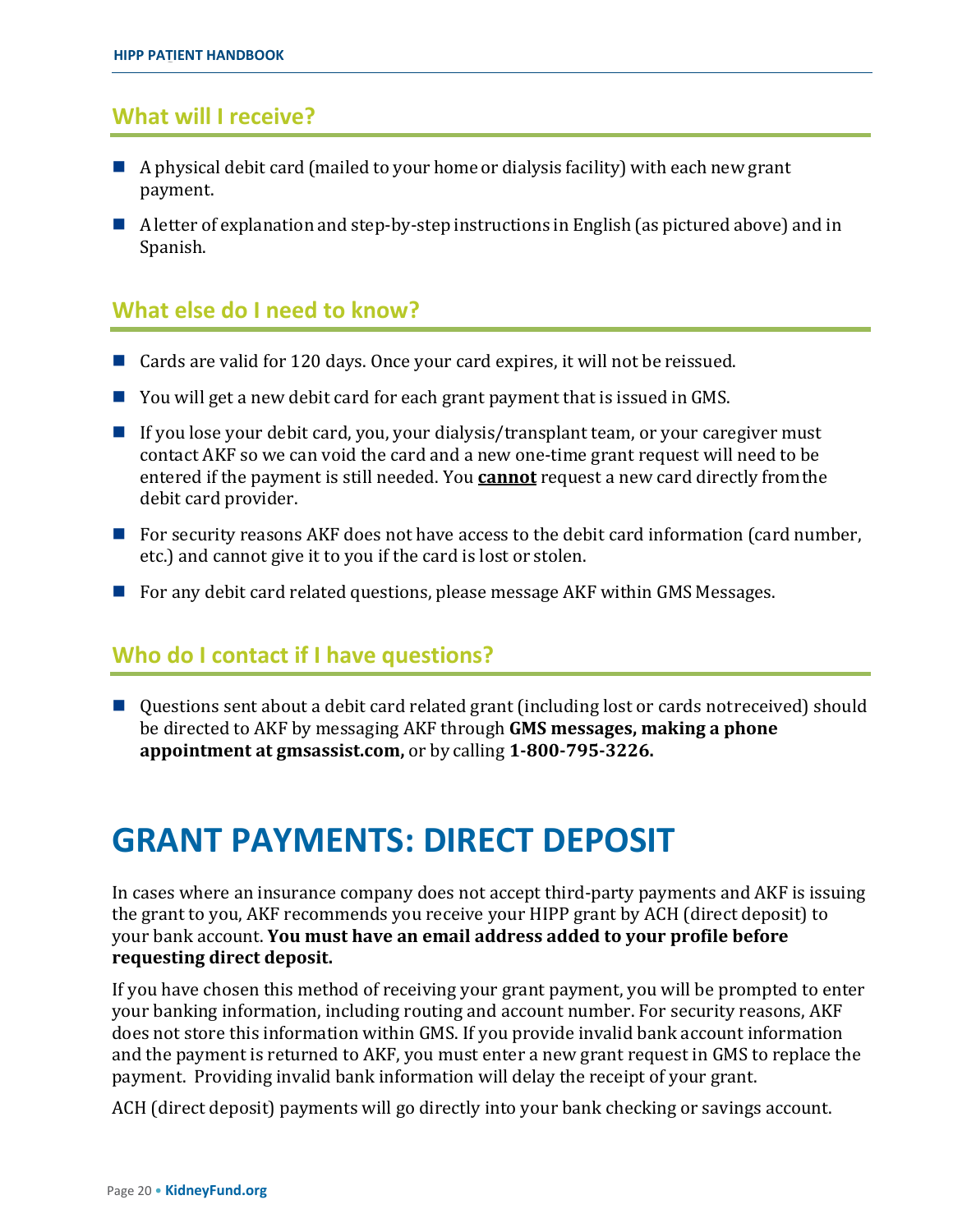## **FREQUENTLY ASKED QUESTIONS ABOUT HIPP**

#### **Is my grant considered income?**

No. In accordance with Internal Revenue Code Section 102, all AKF grants are charitable gifts, which are not considered gross income. Additionally, you will not receive tax forms from AKF because AKF's grant to you is a charitable gift, not taxable income.

#### **Can AKF pay health insurance premiums for more than two health insurance plans?**

No. AKF only provides premium assistance for a maximum of two health insurance policies.

### **I'm receiving HIPP grants and I just received a transplant; can I still receive HIPP assistance?**

Yes—after a transplant, If you transplant in the final quarter of the current plan year, then AKF will continue HIPP assistance for the subsequent plan year in addition to the remainder of that final quarter. AKF will always assume that the patient's plan year is based on the calendar year unless otherwise notified by the patient. For example:

- If you get a transplant on April 2 your grant assistance will end on December 31.
- If you transplant on October 31<sup>st</sup>, AKF would continue your coverage for the remainder of that year as well as for the following year.

If you are already receiving or are applying for assistance from HIPP, talk to your transplant center to make sure that receiving assistance from AKF will not affect your kidney transplant eligibility. Post-transplant patients seeking extended HIPP assistance must have been receiving HIPP assistance that covered at least the three consecutive months immediately preceding your kidney transplant. It is your responsibility to enter your transplant date into your GMS profile and update facility and contact information within 90 days of receiving your transplant.

### **What if I received a termination/delinquent (past due) payment notice?**

**If you receive a past due notice**, if you are in a grace period, either you, your dialysis/transplant center, or caregiver will need to enter a **one-time** grant request for the past due amount.

With most insurance companies there is a grace period in which a payment can be made before the account is terminated. If you are in the grace period, contact your dialysis team immediately for help submitting a grant request to AKF. If you have applied directly through AKF, please contact AKF by calling 1.800.795.3226 or send us a GMS message.

**If your insurance is terminated**, please contact your insurance company to determine if you can get your insurance reinstated. A reinstatement letter or billing/applications for a new policy will be required to get future help from AKF.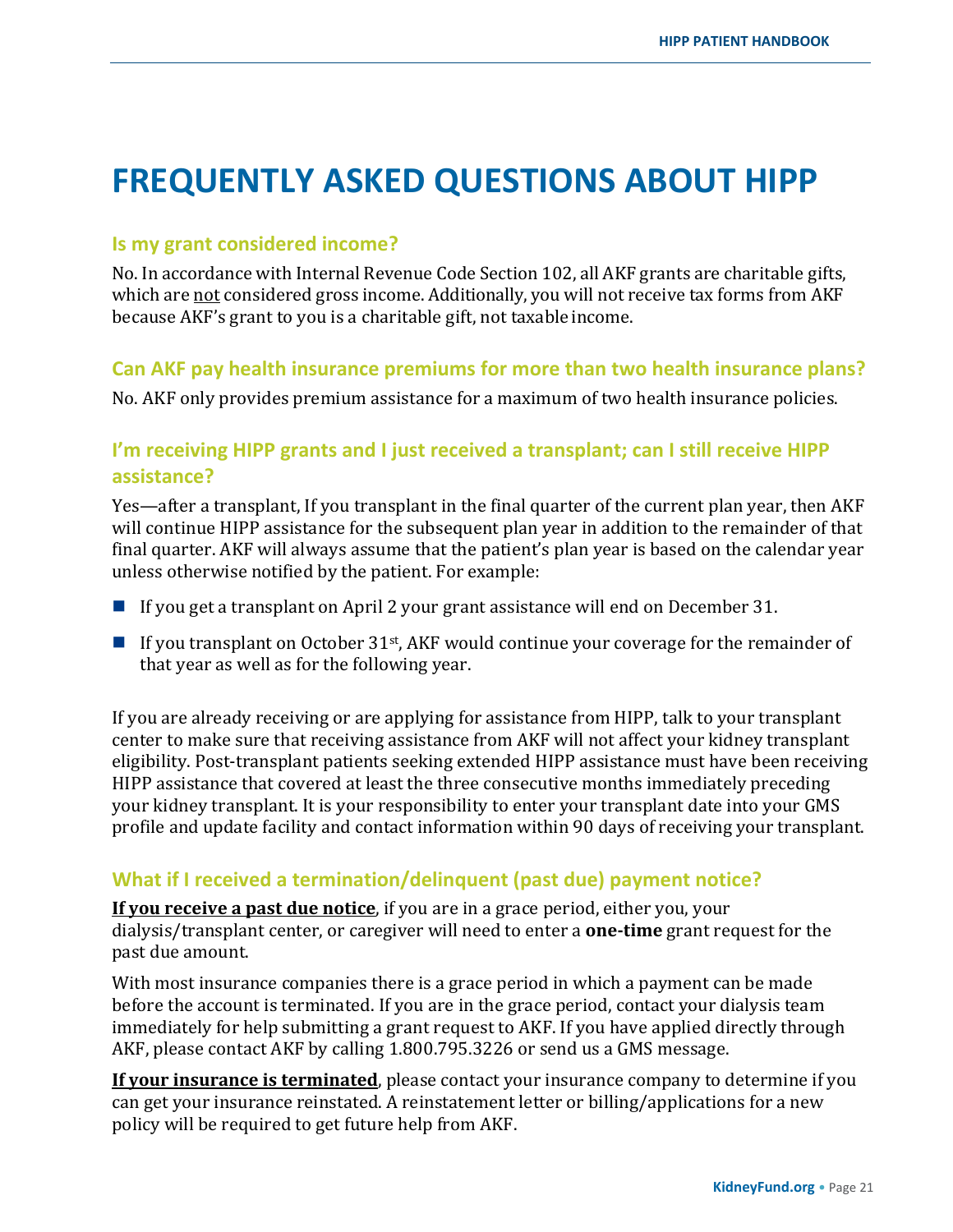### **Will AKF pay my family or spouse/domestic partner's portion of the insurance plan?**

AKF only pays for the patient's portion of a family plan. Please contact your plan administrator for a breakdown of the insurance coverage. If the premium is being deducted from your spouse/domestic partner's paycheck, please provide the necessary documentation that details your portion of the insurance premium.

#### **My insurance company hasn't received my payment. What should I do?**

You should check your grant payment status in GMS. If you do not have access to the internet, please contact your caregiver or your dialysis/transplant center to check your grant payment status in GMS.

You may then need to contact your insurance company directly to find out why the payment has not yet been credited.

For more information on how to register to GMS, please refer to the Patient Registration Guide attached to this Handbook.

#### **What if I receive a refund check from my insurance company?**

Any premium refund or insurance rebate in connection with any health insurance plan paid by AKF is the property of AKF and must be promptly returned. These refunds are deposited into the HIPP funding pool to support others in the program. If you misuse funds or do not return the refund to AKF, you will be ineligible for future HIPP assistance.

#### **What if I require a loved one or caregiver to speak to AKF on my behalf?**

AKF requires that your caregiver information be provided through your consent/acknowledgement form and stored within your GMS account profile. For a caregiver to speak with or message AKF on your behalf, this information must first be provided to AKF.

#### **I've switched dialysis/transplant centers. Can I still get help from AKF?**

Yes, as long as your dialysis provider or transplant center is Medicare certified, AKF will provide assistance to you. Please update your facility information on your GMS profile. After you update your profile, you may enter future grant requests yourself or ask your new center to enter your grant requests. If your new center is not registered in GMS, please have them contact AKF at 1-800-795-3226 or at **[registration@kidneyfund.org](mailto:registration@kidneyfund.org)**. The registration process for a new center is quick and simple. If your new center declines to help you with the HIPP application process, please contact AKF at 1-800-795-3226, through GMS messages, or by emailing **[registration@kidneyfund.org](mailto:registration@kidneyfund.org)**.

#### **How do I edit my profile or grant request?**

Please refer to the Information tab in GMS for detailed instructions on how to edit any information within your GMS profile.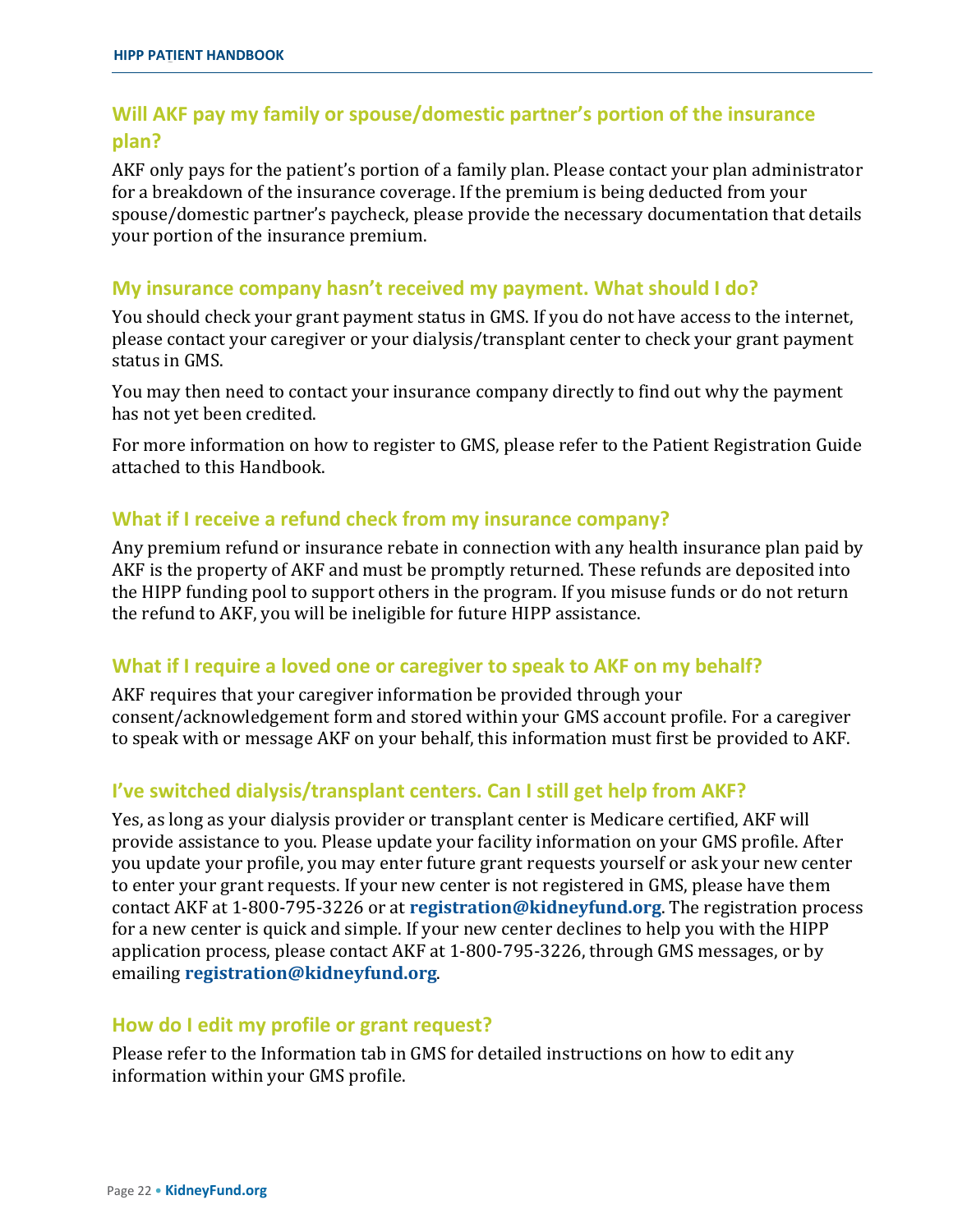#### **What if I am experiencing technical issues?**

Please contact AKF via GMS messages or by calling 800-795-3226. If you are having issues accessing GMS, you may email us at **[registration@kidneyfund.org](mailto:registration@kidneyfund.org)**.

#### **What if I cannot cash a check?**

If you are unable to cash your check, log on to GMS and send a GMS message explaining the situation. An AKF representative will assist you.

#### **What is an Insurance Plan Year?**

AKF will always assume that the patient's plan year is based on the calendar year unless otherwise notified by the patient. For more detailed information on how Insurance Plan Years work, please consult the Information section of GMS. You may contact your insurance company at any time to obtain written verification of your Insurance Plan Year.

### **If I don't have a bill, will AKF accept screenshots from my profile on my insurance company's website?**

Yes. Please be sure the screenshot is legible and clear. All necessary information that is normally required on a bill needs to be visible within the screenshot.

#### **What information needs to be on my bill when it is submitted to AKF?**

Your name, regular premium amount, coverage dates, date the bill was created, policy ID number, and the payment address for the insurance company need to be printed on the bill. If the amount requested is not clearly shown on the bill, a breakdown of the requested amount will be needed as well.

#### **How can I get help from AKF if my insurance has terminated?**

- If your insurance has terminated, contact your insurance company for information on whether the policy can be reinstated and cancel any future payments for the terminated insurance within GMS.
- If the policy can be reinstated, enter a grant request with a document from the insurance company showing the amount owed for reinstatement.
- If the policy cannot be reinstated, you will need to enroll in a new insurance plan in order to continue receiving Health Insurance Premium Assistance from AKF.

#### **My policy may terminate soon. How can AKF help?**

It is important to submit grant requests to AKF in a timely manner. Our standard grant request review and approval turnaround time is 10-14 business days. When a request is entered into GMS for a policy that is about to terminate (within 10 calendar days of the termination date), GMS will mark the grant request "urgent". These requests are normally processed in less than ten business days, assuming there is funding in the HIPP pool. In the case where you have a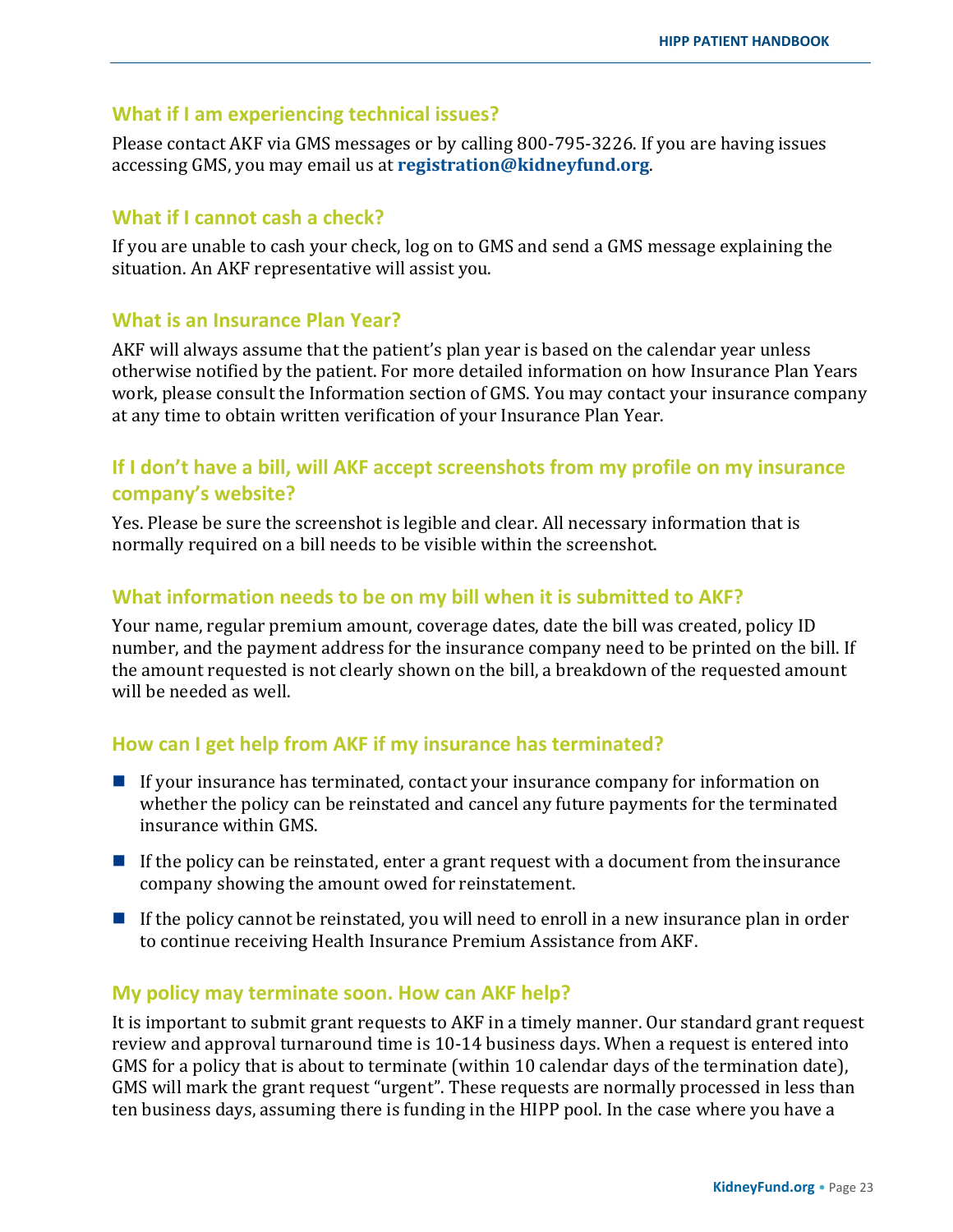payment due, it is your responsibility to maintain your health insurance coverage. AKF will not process grant requests out of order.

#### **Where is my AKF grant check?**

We send our checks via the United States Postal Service. You may log onto GMS to check the status and the delivery address of the check. We do not have the ability to send your grant via commercial courier services. If you are having the grant assistance sent to you, please consider using direct deposit. Direct deposit will get to you faster and eliminate postal service delivery issues.

#### **What insurance types can debit cards be used for?**

The debit cards can be used for Medicare, Medicare Advantage, Medigap, and Off-Exchange/ Exchange insurance plans.

#### **How do I confirm future payments?**

Please refer to the "How to Confirm Payments" instruction guide under the Information tab in GMS.

#### **What type of insurance do I have and how is it billed?**

Please contact your insurance company for all questions specifically related to your insurance coverage.

#### **How do I upload documents from my computer?**

Please refer to the document titled How to Upload Documents in the Information tab on GMS.

#### **How do I upload documents from my phone?**

You can upload documents by emailing them as images on your cellphone:

- 1. Take the photo using the photo app and save it on your phone.
- 2. Tap the Share icon and choose your desired email.
- 3. Select the photo(s) you want to email.
- 4. Tap the Next button to attach the photos to the email.
- 5. Compose your email and send.

#### **How long will it take for my grant to be processed?**

Please allow at least 10-14 business days for pending grant requests to be processed. Grant payments will be issued anywhere from 2 to 14 business days after approval.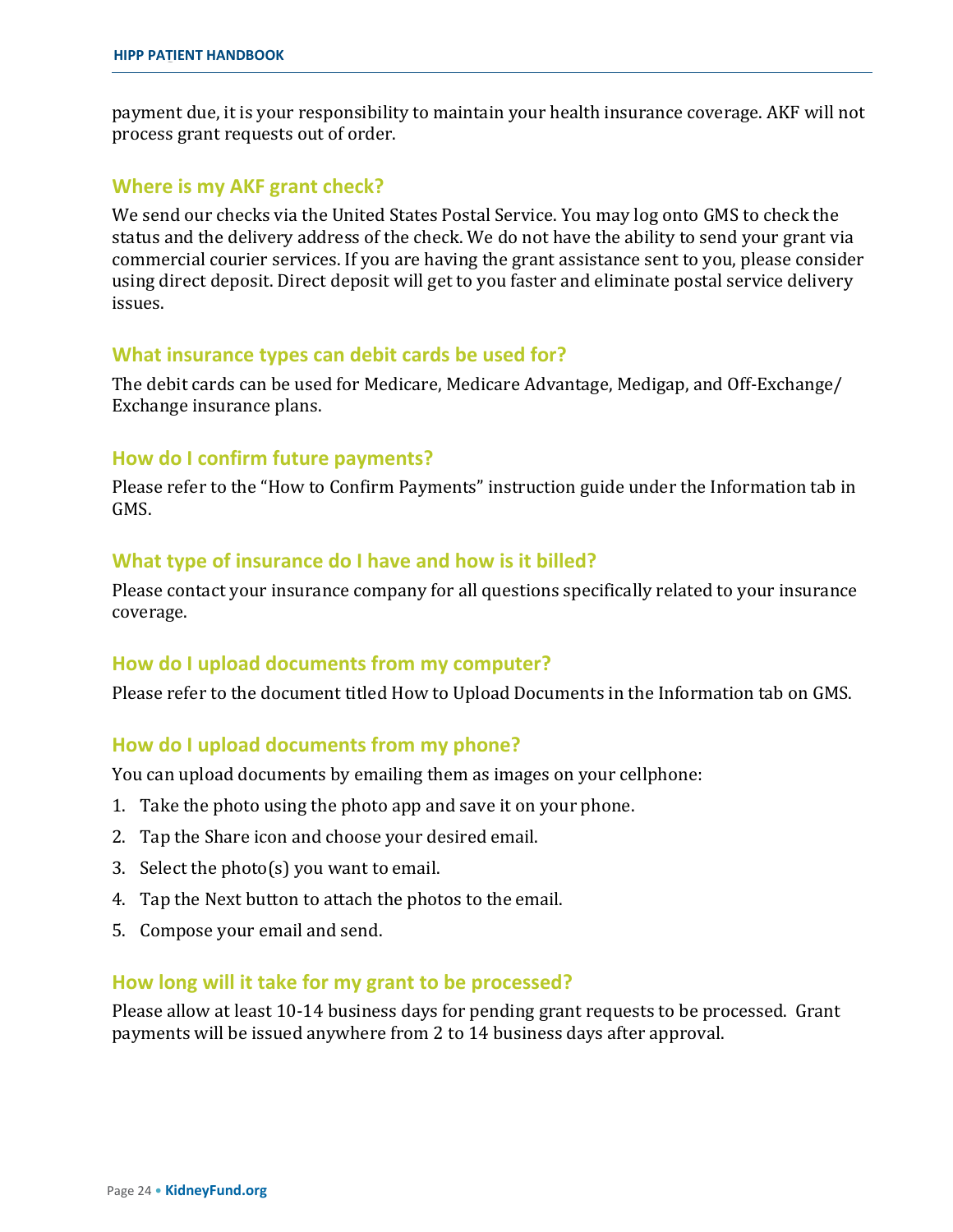#### **What other expenses does AKF assist with?**

AKF assists with transportation costs to and from medical appointments, over-the-counter medicines, co-payments; and other needs such as dentures through the Safety Net Program.

Go to [www.kidneyfund.org](http://www.kidneyfund.org/) to review our other available financial assistance programs

#### **Do you help international patients?**

AKF assists all eligible patients who reside within the United States and its territories.

#### **Do you help undocumented patients?**

AKF assists all eligible patients who reside within the United States and its territories.

#### **How do I remove a caregiver or renal professional from my account?**

Please update your profile in GMS on the **Contacts** page. You may add or remove renal professionals and caregivers in this section.

#### **How often do I need to submit a HIPP grant request?**

You will need to update your profile once a year. You will also need to request a new grant request if you are in a new policy year or if your insurance policy has changed. Transplant patients may submit a balance due grant to complete their calendar year.

#### **How often do I need to update my patient profile?**

All profiles must be certified once a year by the anniversary date. You can contact your Dialysis/Transplant facility or AKF to obtain your anniversary date or you can see your anniversary date in your account if you have access to it**.**

### **I received a request from AKF for additional documentation and proof of my income and expenses, what if I have questions?**

AKF will periodically request additional documents and may ask for proof of income and expenses that match the information you provided in your profile. If you receive one of those requests and have questions, please contact us at **[hippintegrity@kidneyfund.org](mailto:hippintegrity@kidneyfund.org)** or at 301.984.6633. Please make sure to respond to these requests. If we do not receive the requested documents, your grant assistance may end.

#### **How do I send a message within GMS system?**

You can send a message to AKF with your request or inquiry by clicking the inbox in your dashboard once you log in GMS (see image)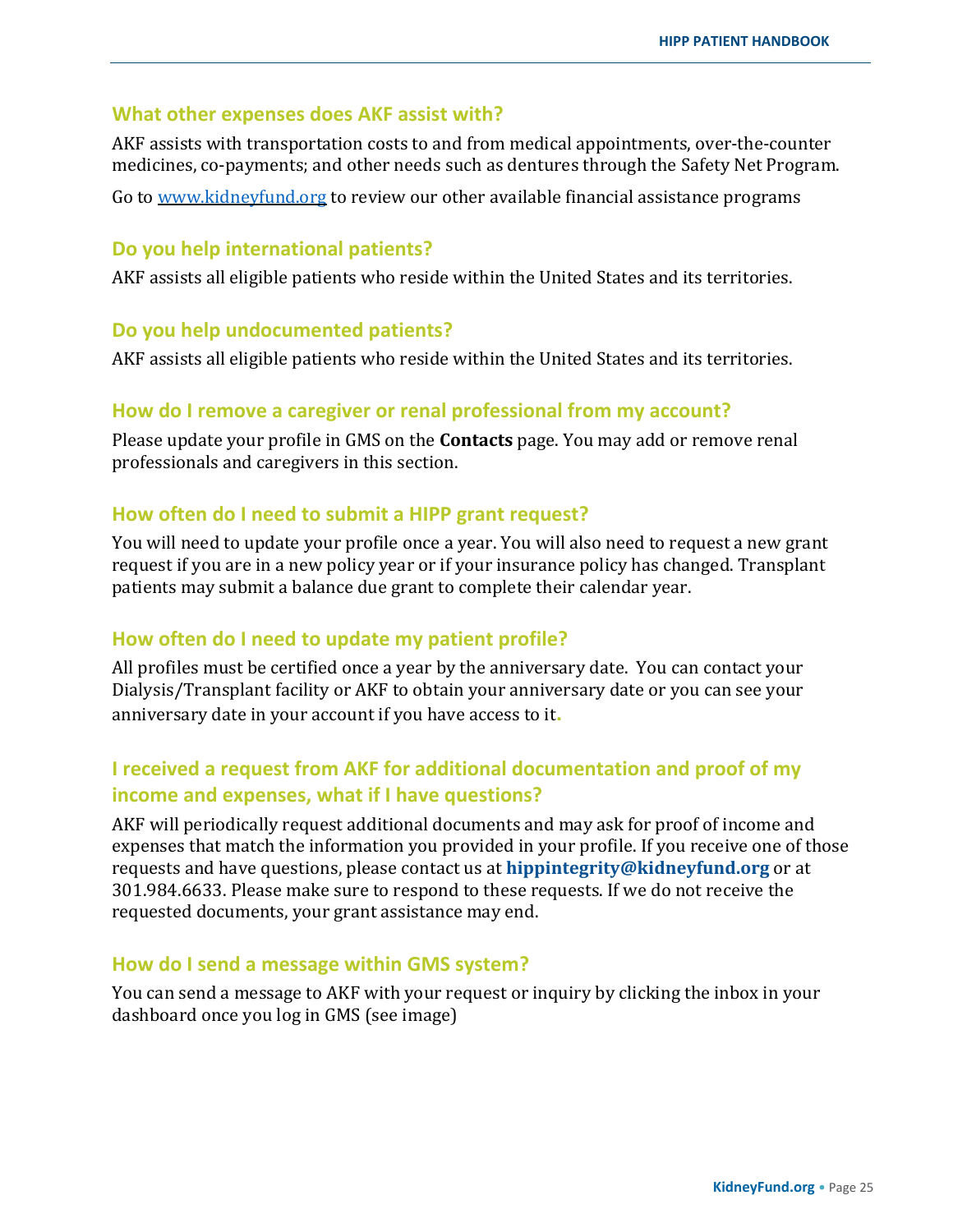|                     | American Kidney Fund<br>Grants Management System |        |                       |                   |             |         |             |                 | ч.<br>Inbox (1)          | $z_{\alpha}$ |
|---------------------|--------------------------------------------------|--------|-----------------------|-------------------|-------------|---------|-------------|-----------------|--------------------------|--------------|
| Dashboard           | My Profile                                       | Alerts | <b>Grant Programs</b> | My Grant Requests | My Payments | Reports | Information | FA <sub>Q</sub> |                          |              |
| <b>My Dashboard</b> |                                                  |        |                       |                   |             |         |             |                 | <b>Add Grant Request</b> |              |

#### **How do I submit a Grant Request in GMS?**

You can find instructions for submitting a grant request and other actions in GMS under the "Information tab" once you log into GMS.

### **Where do I find the "Information tab" in GMS?**

You can locate the information tab once you log into GMS at gms.kidneyfund.org (see image)



#### **What if my payment becomes lost in the mail?**

A GMS message must be sent to void the payment 30 days after the issued date in GMS if the payment becomes lost in the mail. A balance due grant request will need to be submitted for the same coverage period and amount within 30 days from the void date.

#### **Can an expired payment be reissued automatically?**

If a payment has expired, it may be eligible for replacement if a new Grant Request is submitted in GMS for the same coverage period and amount within 30 days from the expiration date.

#### **What if a payment was cancelled because it was not confirmed on time in GMS?**

A payment that was not confirmed on time and is cancelled in GMS is eligible for replacement if a new balance due grant request is submitted in GMS.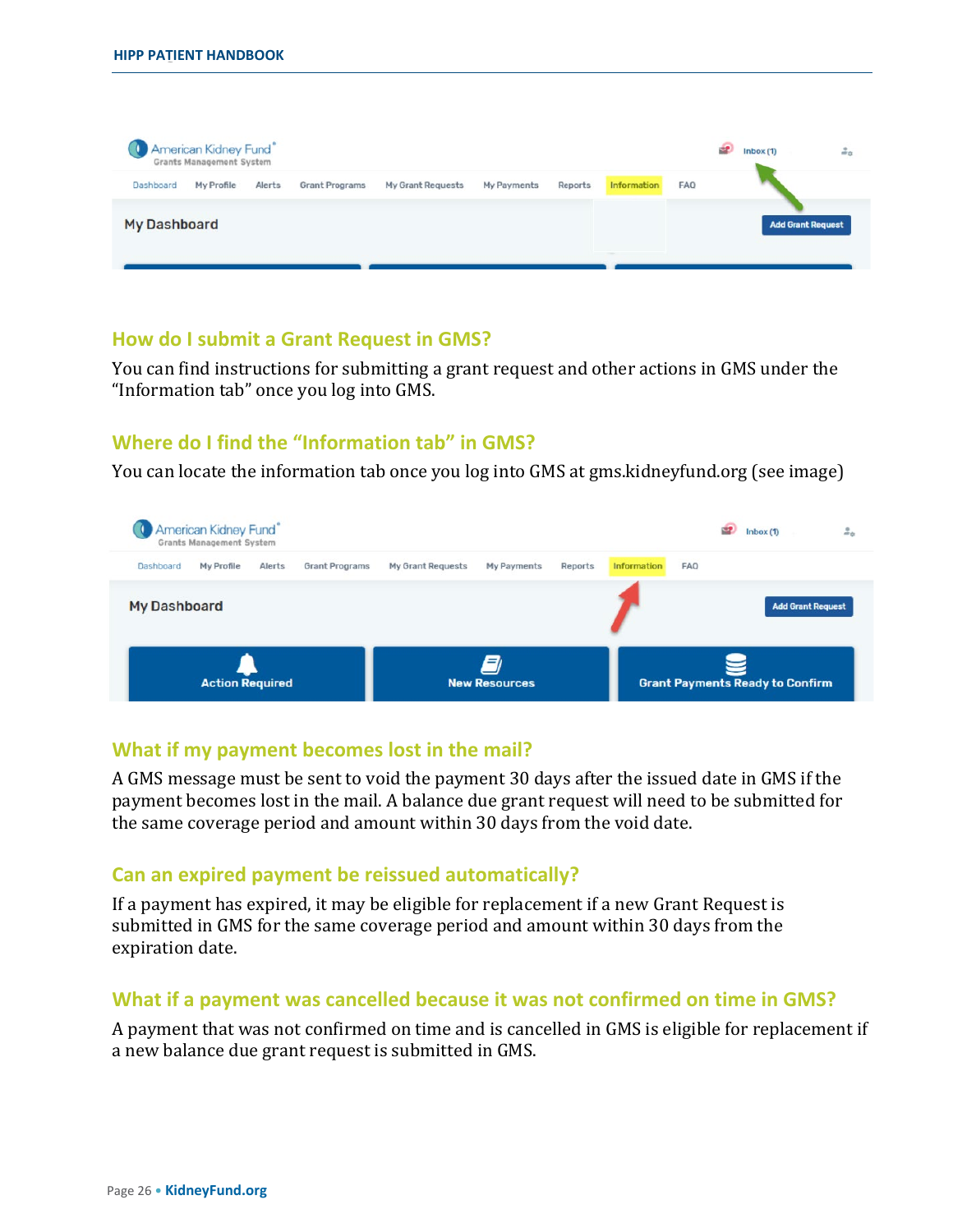### **What does "Re-certify" mean and what do I need to do?**

Once a Year the patient's profile must be reviewed (Re-certified) by the profile anniversary date. The information within the patient's profile must be reviewed or in the cases of the finance's information, Health Information and agreements must be re-entered in GMS. This is required to review the eligibility for AKF programs. Your anniversary date can be found at the top of your profile page.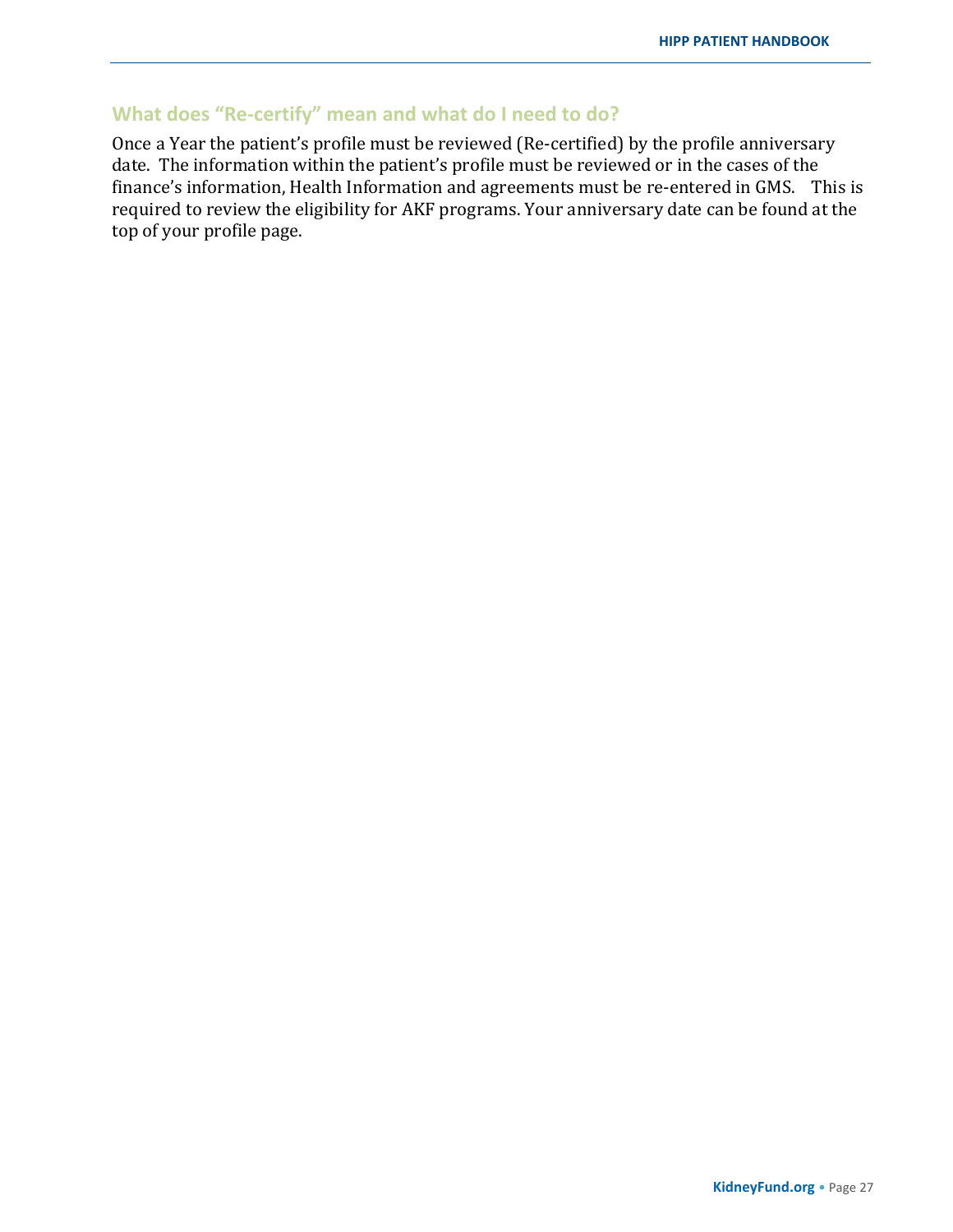## <span id="page-29-0"></span>**APPENDIX 1: GMS PATIENT PROFILE REGISTRATION GUIDE**

Please be sure you do not already have an existing profile created by your social worker. You will only need to claim that profile and a new profile does not need to be created (see instructions on page [28\)](#page-29-1).

The following Patient Profile Registration Guide provides step-by-step instructions for the profile registration process. If you have questions, please contact AKF at **[registration@kidneyfund.org](mailto:registration@kidneyfund.org)** or call 1-800-795-3226.

<span id="page-29-1"></span>**Step One:** To start the registration process, please click the **Register** button:

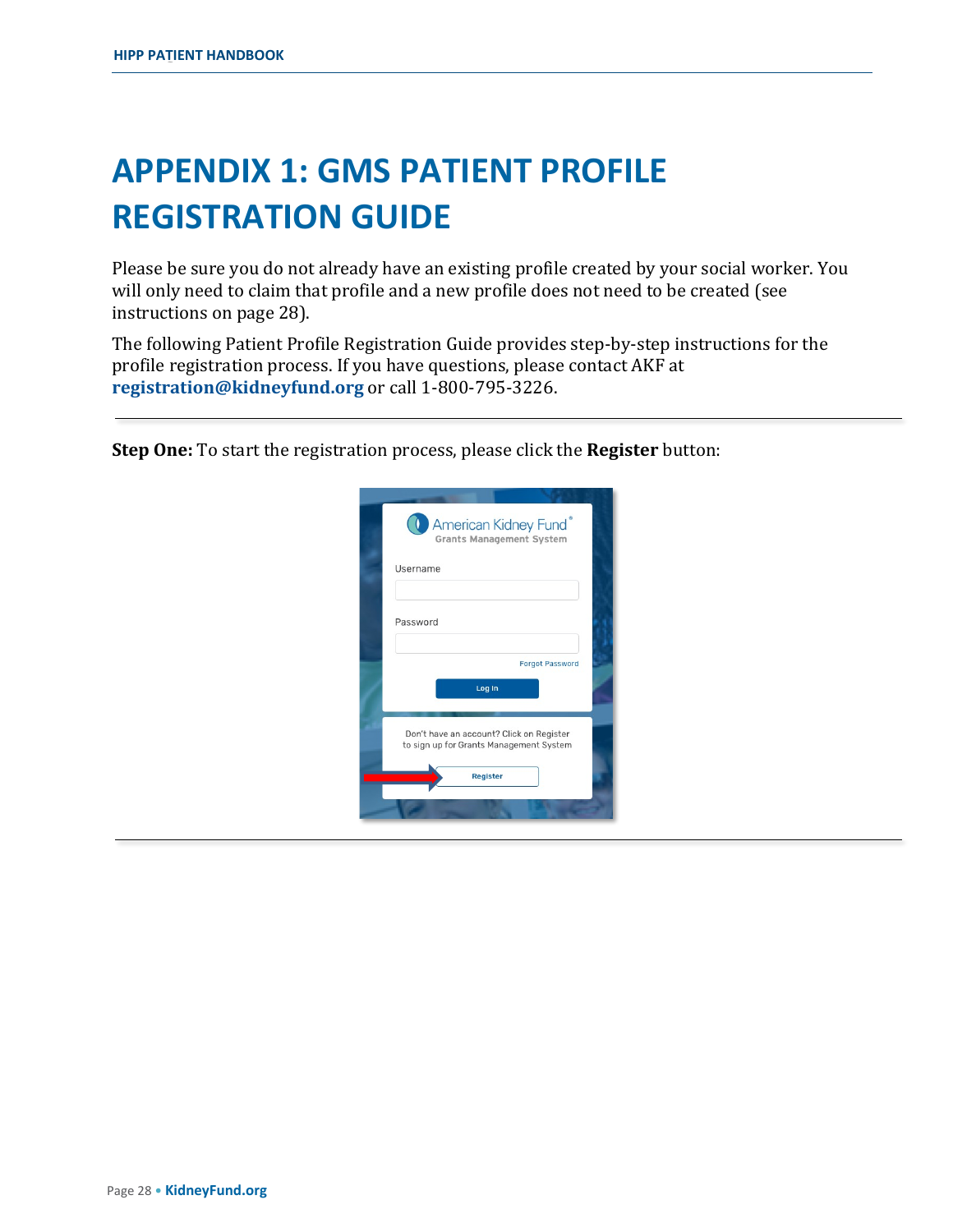#### **Step Two:** Click **I am a Patient** to start the registration process:



#### **KidneyFund.org •** Page 29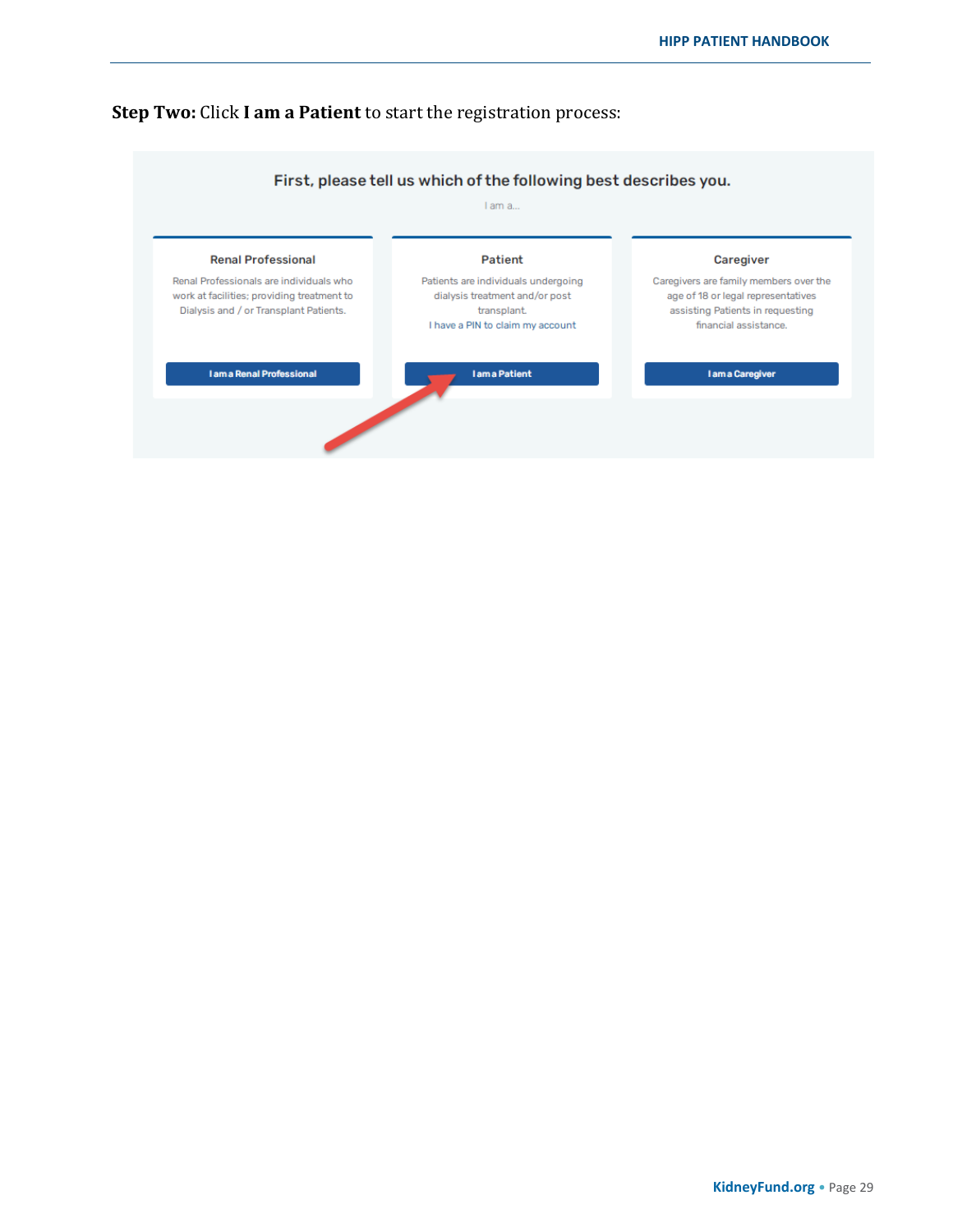#### **Step Three:**

Please fill out every information box on this page. Please also select an image by clicking on it. This image will be used to verify your identity if you need to reset your password. When finished, click **Create My Account**.

You will receive a verification email at the address you provided. Remember to verify your profile by following the instructions within the verification email.

**Step Four:** Please follow the step-by-step instructions for each of the sections shown in the screenshot below. Each section asks specific questions on your health history, insurance information, personal finances, dialysis facility information, contact information, and important/relevant documents.



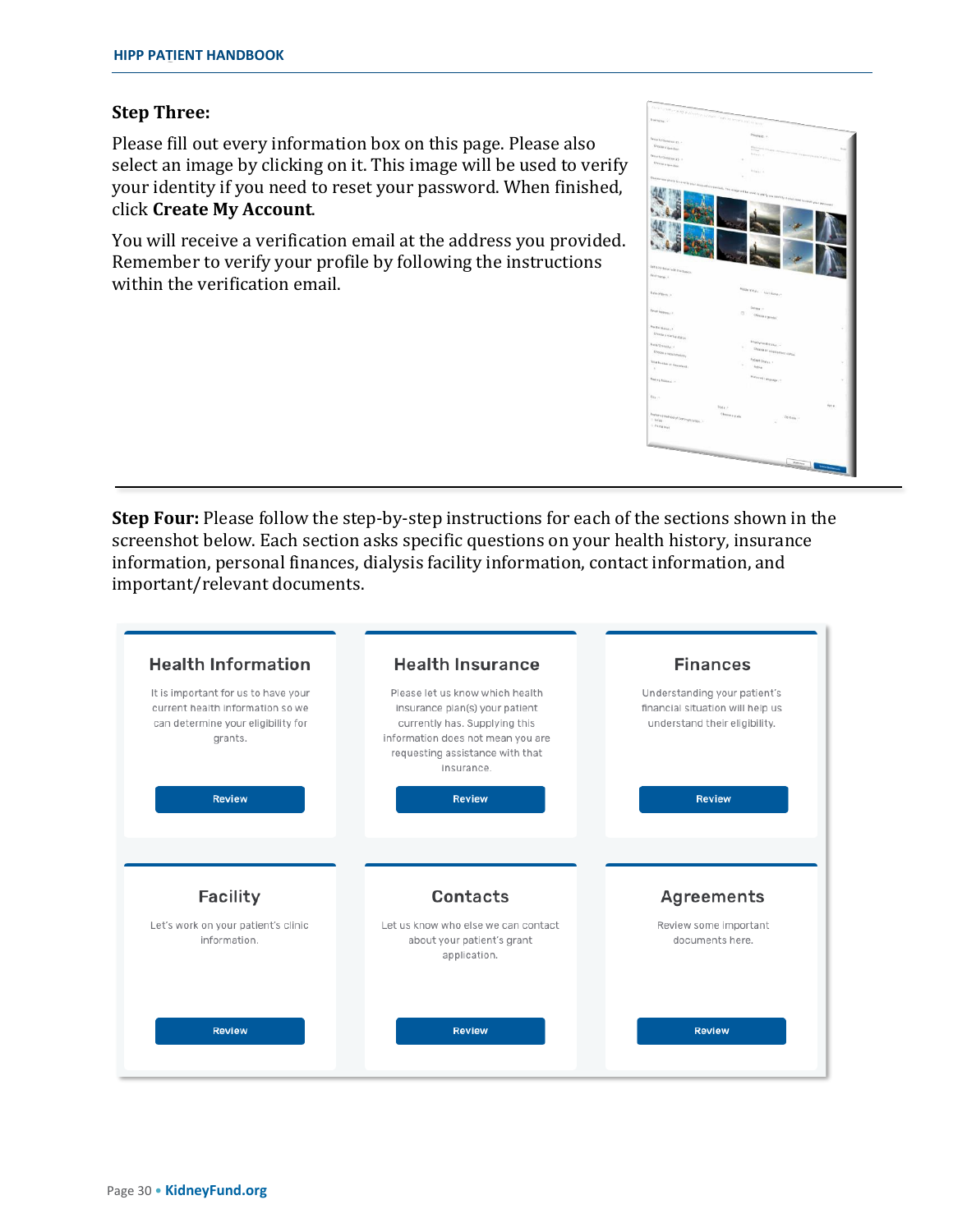#### **If you have an existing profile, please follow the below steps to claim the profile and gain access to GMS:**

- Step 1: Contact your dialysis renal professional or contact AKF by calling 800-795-3226 or emaili[ng registration@kidneyfund.org t](mailto:registration@kidneyfund.org)o be sure your email address has been added to your profile and to request the PIN that is required to claim the profile.
- **Step 2:** Go to gms.kidneyfund.org/login
- **Step 3:** Click on the "Register" button

|                                     | vizar disease                                                                                             |                               | b improve care<br>for patients.<br>$\begin{picture}(20,20) \put(0,0){\line(1,0){10}} \put(15,0){\line(1,0){10}} \put(15,0){\line(1,0){10}} \put(15,0){\line(1,0){10}} \put(15,0){\line(1,0){10}} \put(15,0){\line(1,0){10}} \put(15,0){\line(1,0){10}} \put(15,0){\line(1,0){10}} \put(15,0){\line(1,0){10}} \put(15,0){\line(1,0){10}} \put(15,0){\line(1,0){10}} \put(15,0){\line(1$ |
|-------------------------------------|-----------------------------------------------------------------------------------------------------------|-------------------------------|----------------------------------------------------------------------------------------------------------------------------------------------------------------------------------------------------------------------------------------------------------------------------------------------------------------------------------------------------------------------------------------|
| American Service<br>ind.<br>ey Fund | American Kidney Fund <sup>®</sup><br>Grants Management System<br>Username*                                |                               |                                                                                                                                                                                                                                                                                                                                                                                        |
| KIDNEYNATION                        | Username<br>Forgot Username<br>Password *                                                                 |                               |                                                                                                                                                                                                                                                                                                                                                                                        |
|                                     | Password<br>Forgot Password<br>Log In                                                                     |                               | <b>VOLUNTEER</b><br><b>AS REDES</b>                                                                                                                                                                                                                                                                                                                                                    |
| ney                                 | Don't have an account in our new system?<br>Click on Register to sign up for Grants<br>Management System. |                               |                                                                                                                                                                                                                                                                                                                                                                                        |
|                                     | Register                                                                                                  | <b>A American Kidney Fund</b> |                                                                                                                                                                                                                                                                                                                                                                                        |

■ **Step 4**: Click the "Let's get started" button

| American Kidney Fund <sup>®</sup><br>Grants Management System |                                                                                                                                                     |                                                                                                            |
|---------------------------------------------------------------|-----------------------------------------------------------------------------------------------------------------------------------------------------|------------------------------------------------------------------------------------------------------------|
|                                                               |                                                                                                                                                     |                                                                                                            |
|                                                               | Welcome to the Grants Management System                                                                                                             |                                                                                                            |
|                                                               | The Grants Management System helps patients request financial assistance from the American<br>Kidney Fund. Please create an account to get started. |                                                                                                            |
|                                                               | Let's Get Started                                                                                                                                   |                                                                                                            |
|                                                               |                                                                                                                                                     |                                                                                                            |
|                                                               |                                                                                                                                                     |                                                                                                            |
|                                                               |                                                                                                                                                     | @ 2018 American Kidney Fund, Inc. All rights reserved.<br>Privacy Policy   GMS User Agreement   Contact Us |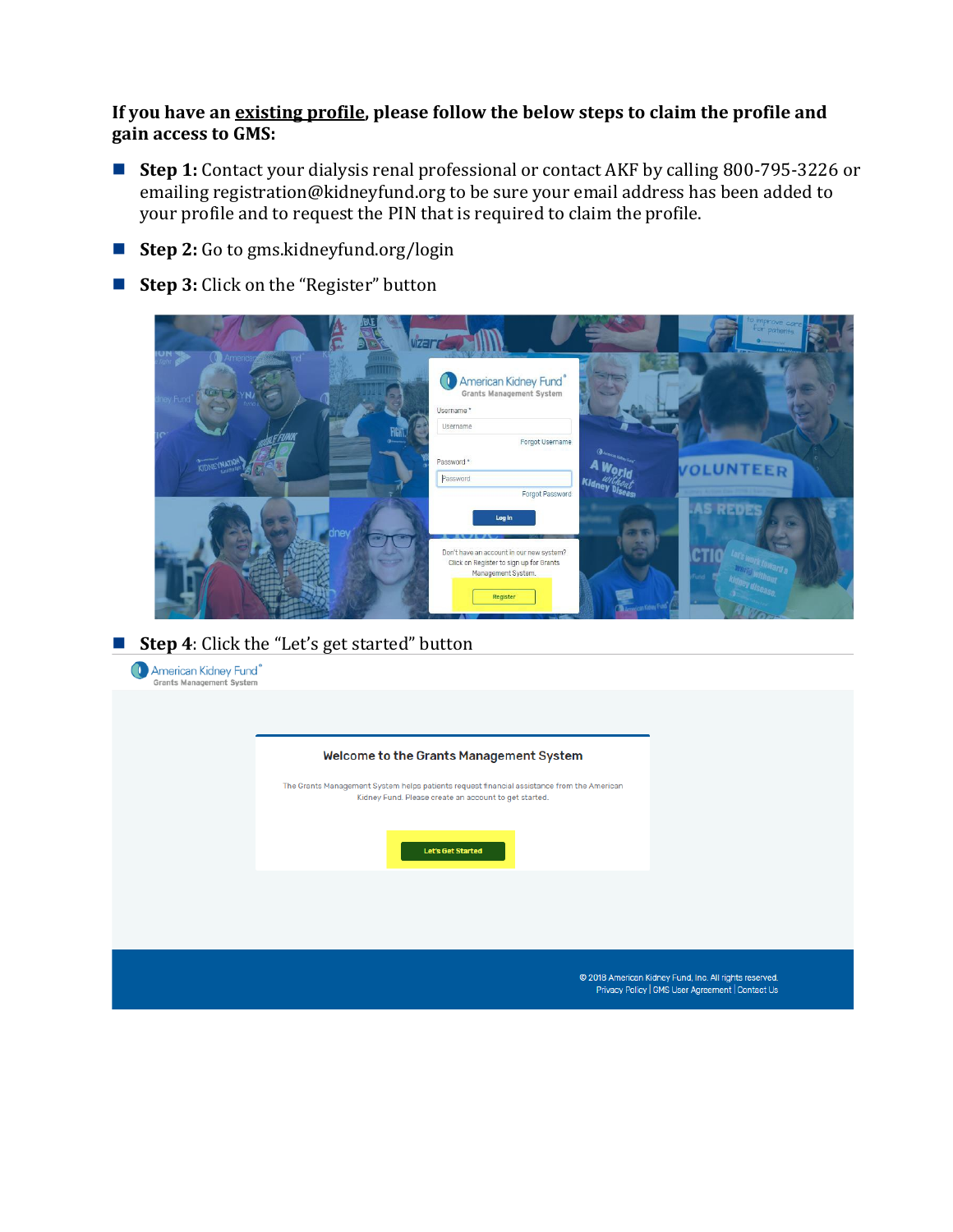**Step 5**: Click the blue sentence that says, "I have a PIN to claim my account".

| American Kidney Fund®<br>Grants Management System                                                                               |                                                                                                                          |                                                                                                                                           |                                                                  |  |  |
|---------------------------------------------------------------------------------------------------------------------------------|--------------------------------------------------------------------------------------------------------------------------|-------------------------------------------------------------------------------------------------------------------------------------------|------------------------------------------------------------------|--|--|
|                                                                                                                                 |                                                                                                                          |                                                                                                                                           |                                                                  |  |  |
|                                                                                                                                 |                                                                                                                          |                                                                                                                                           |                                                                  |  |  |
|                                                                                                                                 | I am a                                                                                                                   |                                                                                                                                           |                                                                  |  |  |
|                                                                                                                                 |                                                                                                                          |                                                                                                                                           |                                                                  |  |  |
| <b>Renal Professional</b>                                                                                                       | <b>Patient</b>                                                                                                           | Caregiver                                                                                                                                 |                                                                  |  |  |
| Renal Professionals are individuals who<br>work at facilities; providing treatment<br>to Dialysis and / or Transplant Patients. | Patients are individuals undergoing<br>dialysis treatment and/or post<br>transplant.<br>I have a PIN to claim my account | Caregivers are family members over<br>the age of 18 or legal representatives<br>assisting Patients in requesting<br>financial assistance. |                                                                  |  |  |
| I am a Renal Professional                                                                                                       | I am a Patient                                                                                                           | I am a Caregiver                                                                                                                          |                                                                  |  |  |
|                                                                                                                                 |                                                                                                                          |                                                                                                                                           |                                                                  |  |  |
|                                                                                                                                 |                                                                                                                          |                                                                                                                                           |                                                                  |  |  |
| © 2018 American Kidney Fund, Inc. All rights reserved.<br>Privacy Policy   GMS User Agreement   Contact Us                      |                                                                                                                          |                                                                                                                                           |                                                                  |  |  |
|                                                                                                                                 |                                                                                                                          |                                                                                                                                           | First, please tell us which of the following best describes you. |  |  |

**Step 6**: Enter your email address and PIN, complete the remainder of the page, and click the **Claim My Account** button to generate a verification email. Once you click the link in the verification email, you will have access to your profile and the ability to monitor/submit grant requests.